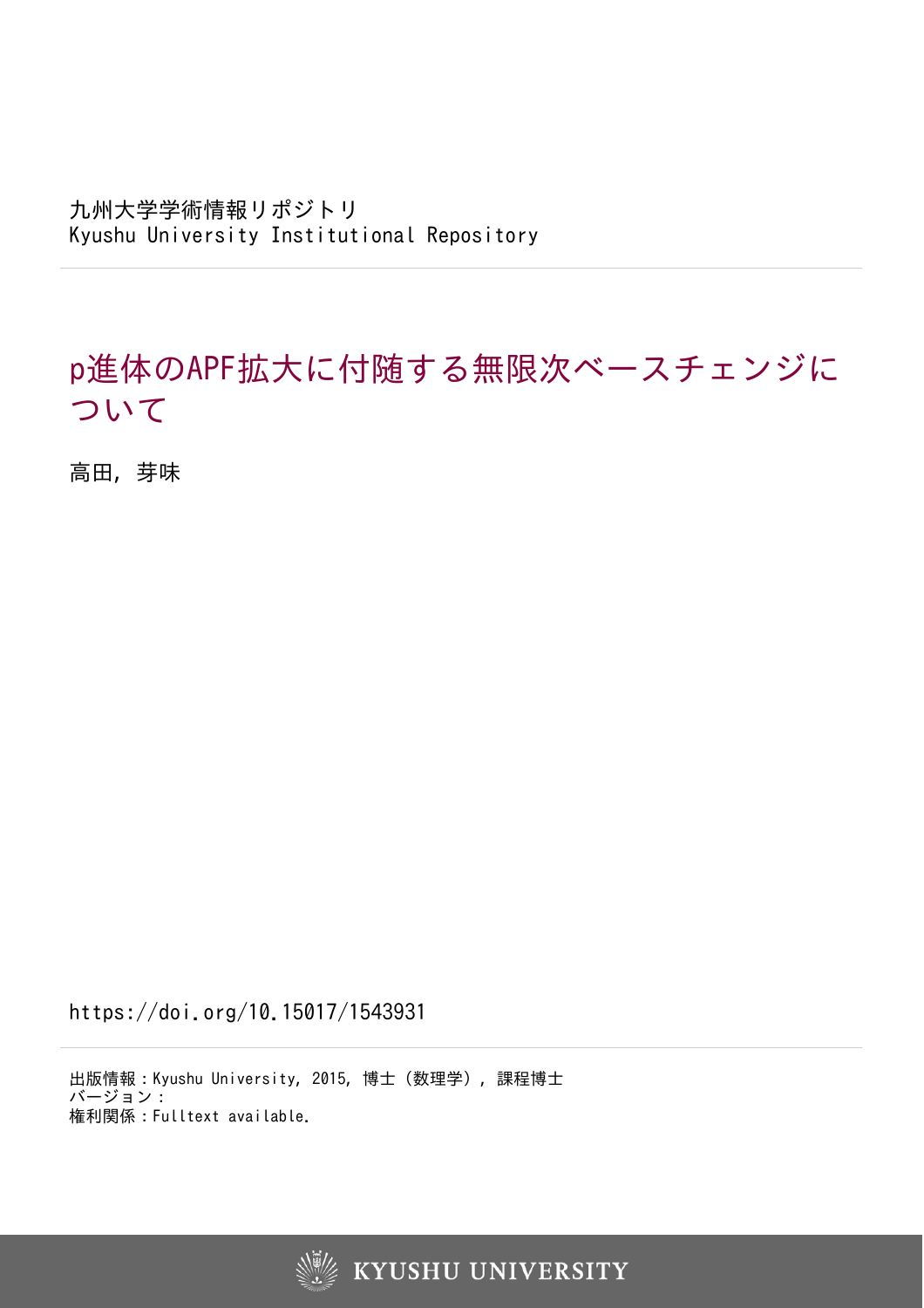# The infinite base change lifting associated to an APF extension of a *p*-adic field

Megumi Takata

September 3, 2015

#### **Abstract**

In this paper, we construct a base change lifting for an APF extension of a mixed characteristic local field.

#### **1 Introduction**

Let  $p$  be a prime number. In this paper, we shall construct a local base change lifting for an almost pro-*p* cyclic extension of infinite degree. The point is that the local base change lifting for a totally ramified extension coincides with an operation coming from the close local fields theory of Kazhdan under some conditions.

We state the result more precisely. For a local field *L* with a finite residue field, we denote by  $\mathscr{A}(\mathrm{GL}_N(L))$  the set of isomorphism classes of irreducible smooth representations of  $GL_N(L)$  over  $\mathbb{C}$ . We denote the Weil group of L by  $W_L$ . We recall that an L-parameter of  $GL_N(L)$  is a group homomorphism  $\phi: W_L \times SL_2(\mathbb{C}) \to GL_N(\mathbb{C})$  such that  $\phi|_{W_L}$  is semi-simple and smooth and  $\phi|_{SL_2(\mathbb{C})}$  is algebraic. Let  $\Phi(GL_N(L))$  denote the set of isomorphism classes of L-parameters of  $GL_N(L)$ . We note that  $\Phi(GL_1(L))$  is equal to the set  $Hom(L^{\times}, \mathbb{C}^{\times})$  of smooth characters of  $L^{\times}$ . We denote by  $LLC_L$  the local Langlands correspondence of  $GL_N$  over L, whose existence was firstly proven by [17] for *L* of positive characteristic and by [13] for *L* of characteristic zero. Let *F* be a finite extension of Q*<sup>p</sup>* and *E* an APF extension of infinite degree, in particular an almost pro-*p* extension. Let  $F_\infty$  be the field of norms associated with  $E/F$ . We denote by  $\text{Res}_{\infty/0}$  the restriction map  $\Phi(\text{GL}_N(F)) \to \Phi(\text{GL}_N(F_{\infty}))$  with respect to the natural injection  $W_{F_{\infty}} \hookrightarrow W_F$ .

**Theorem 1.1.** *Suppose that the extension E/F is cyclic. Then we can construct a map*  $BC_{\infty/0}$ :  $\mathscr{A}(GL_N(F)) \to \mathscr{A}(GL_N(F_{\infty}))$  *such that the following*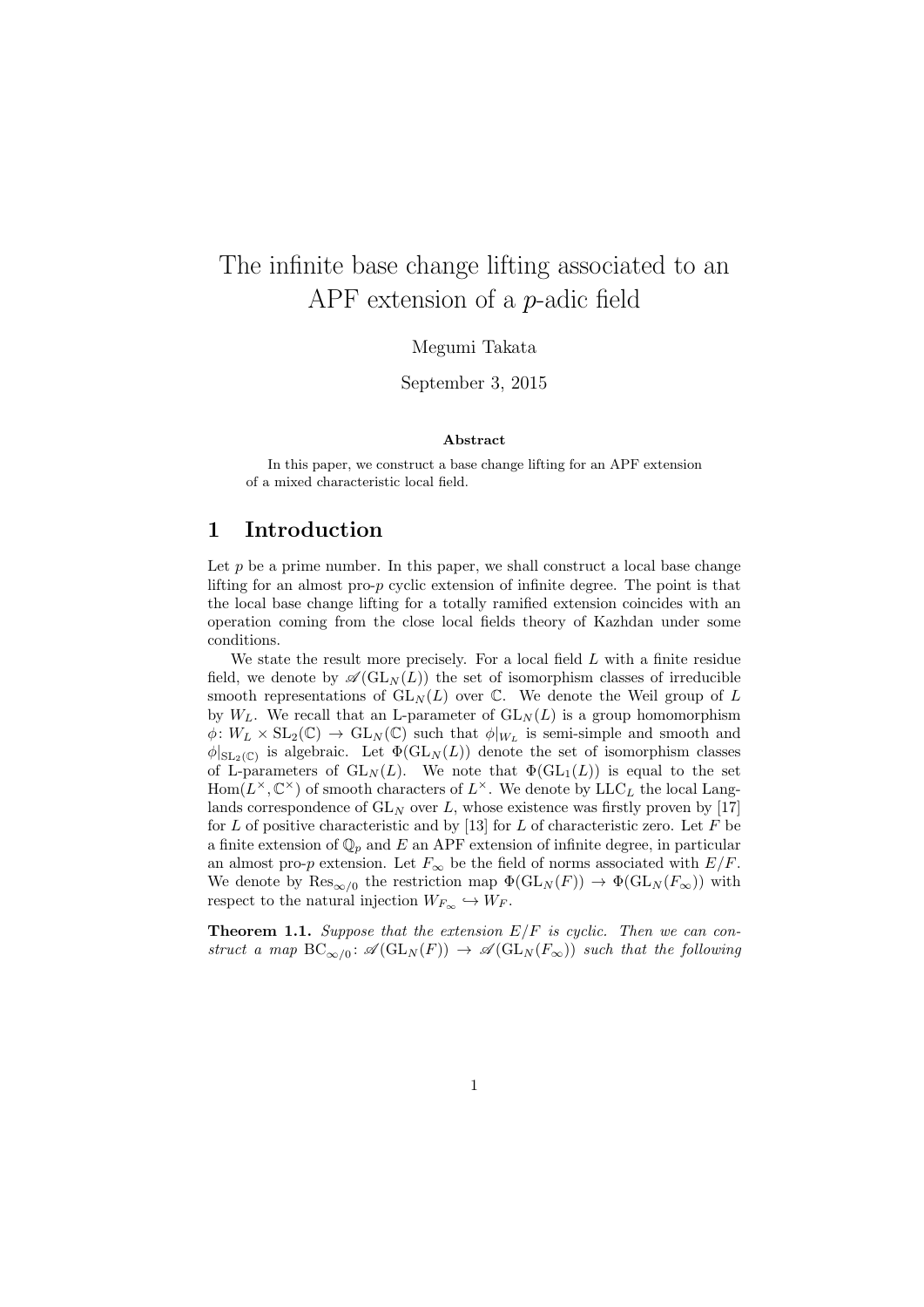*diagram is commutative:*

$$
\mathscr{A}(\mathrm{GL}_N(F_\infty)) \xrightarrow{\mathrm{LLC}_{F_\infty}} \Phi(\mathrm{GL}_N(F_\infty))
$$
  
\n
$$
\mathbb{E} C_{\infty/0} \uparrow \qquad \qquad \mathbb{R}es_{\infty/0} \uparrow \qquad \qquad \mathbb{E} C_{\mathrm{SL}_N(F)}
$$
  
\n
$$
\mathscr{A}(\mathrm{GL}_N(F)) \xrightarrow{\mathrm{LLC}_F} \Phi(\mathrm{GL}_N(F)).
$$

We shall call  $BC<sub>\infty/0</sub>$  *the base change lifting of infinite degree.* We construct BC*∞/*<sup>0</sup> by using Arthur and Clozel's result [1] and close fields theory of Kazhdan [15]. Hence our construction is basically on the representation theory of *p*-adic groups, that is to say, the automorphic side. However, we use LLC when we prove Theorem 1.3 by showing the corresponding statement in the terms of Lparameters, that is, the Galois side. The author expects that in the future we will be able to avoid such arguments.

To construct the lifting, we shall adapt Kazhdan's theory to our setting. Let *L* be a local field with a finite residue field, *O ⊂ L* the ring of integers, and p *⊂ O* the maximal ideal. Let K*l*(*L*) denote the principal congruence subgroup of level *l* of  $GL_N(L)$ :

$$
\mathbb{K}_l(L) = \text{Ker}(\text{GL}_N(\mathcal{O}) \to \text{GL}_N(\mathcal{O}/\mathfrak{p}^l)).
$$

We denote by  $\text{Rep}(\text{GL}_N(L))$  the category of admissible smooth representations of  $GL_N(L)$  and by  $Rep_l(GL_N(L))$  the full subcategory of  $Rep(GL_N(L))$  consisting of representations generated by their  $\mathbb{K}_l(L)$ -fixed vectors.

We fix an algebraic closure  $\overline{F}$  of *E*. For any real number  $v \ge -1$ , we denote by  $Gal(\overline{F}/F)^v$  the *v*-th ramification group in upper numbering. Let  $b_1 < b_2 < \cdots$  be the ramification breaks of  $E/F$ . We put

$$
F_n = \overline{F}^{\text{Gal}(\overline{F}/E) \,\text{Gal}(\overline{F}/F)^{bn}}.
$$

For a real number  $u \geq 0$ , we define

$$
\psi_{E/F}(u) = \int_0^u (\text{Gal}(\overline{F}/F) : \text{Gal}(\overline{F}/E) \text{Gal}(\overline{F}/F)^v) dv.
$$

We take a non-decreasing sequence of non-negative integers  $\{l_n\}_{n=1}^{\infty}$  satisfying the following:

**Condition (L)** .  $l_n \to \infty$   $(n \to \infty)$  and  $l_n \leq p^{-1}(p-1)\psi_{E/F}(b_n)$ .

Then we have a theorem that  $\text{Rep}(\text{GL}_N(F_\infty))$  can be obtained by taking the limit of certain subcategories of  $\text{Rep}(\text{GL}_N(F_n))$ :

**Theorem 1.2.** For any indices  $1 \leq n \leq m \leq \infty$ , there exists a natural equiva*lence of categories*

$$
A_{m/n} \colon \operatorname{Rep}_{l_n}(\operatorname{GL}_N(F_n)) \xrightarrow{\sim} \operatorname{Rep}_{l_n}(\operatorname{GL}_N(F_m)).
$$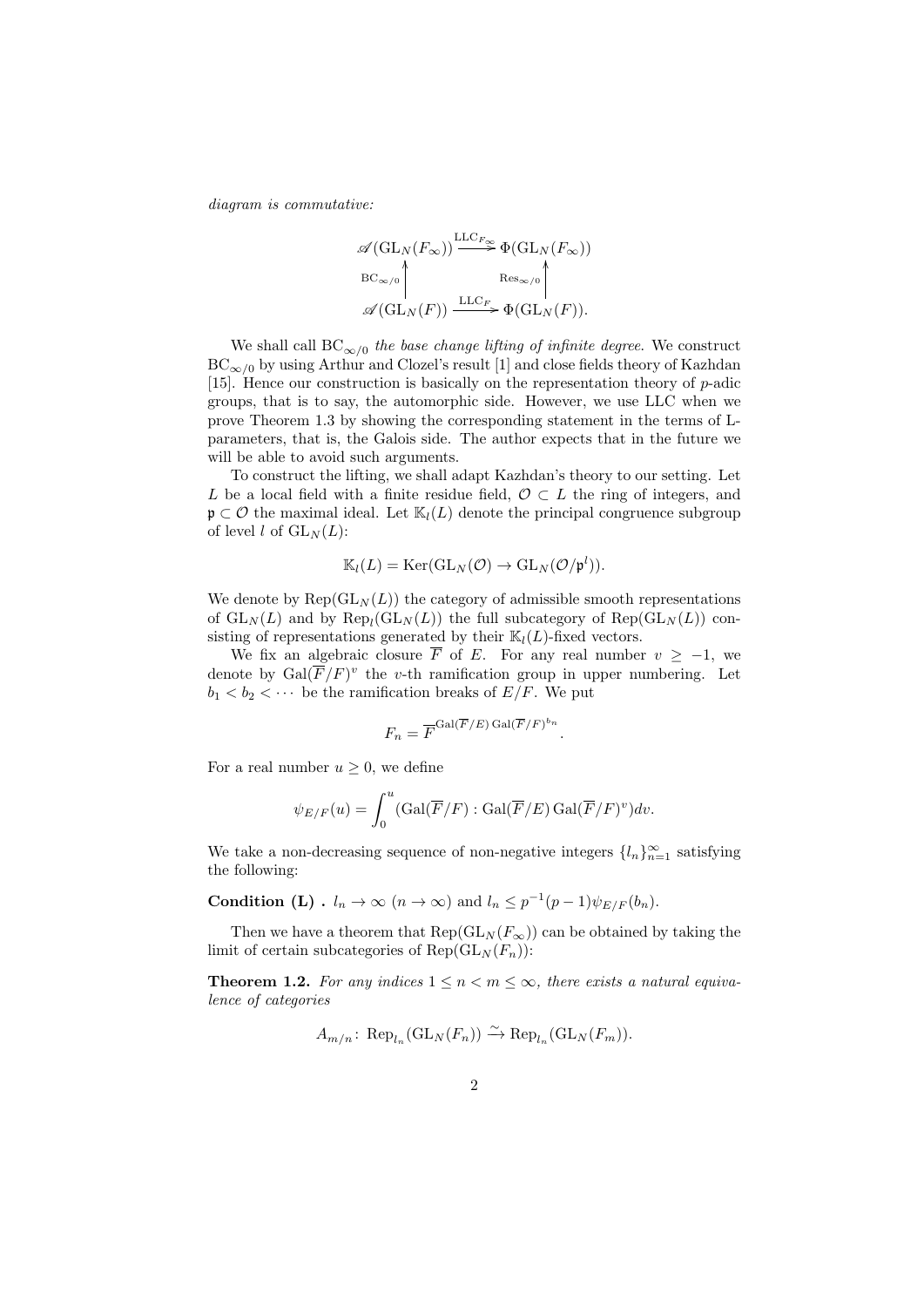*This*  ${A_{m/n} \mid 0 \leq n < m \leq \infty}$  *makes the diagram* 

$$
\operatorname{Rep}_{l_n}(\operatorname{GL}_N(F_n)) \xrightarrow{A_{m'/n}} \operatorname{Rep}_{l_n}(\operatorname{GL}_N(F_{m'}))
$$
\n
$$
\operatorname{Rep}_{l_n}(\operatorname{GL}_N(F_m)) \qquad \qquad \downarrow
$$
\n
$$
\operatorname{Rep}_{l_m}(\operatorname{GL}_N(F_m)) \xrightarrow{\wedge} \operatorname{Rep}_{l_m}(\operatorname{GL}_N(F_{m'}))
$$
\n
$$
\operatorname{Rep}_{l_m}(\operatorname{GL}_N(F_m)) \xrightarrow{\wedge} \operatorname{Rep}_{l_m}(\operatorname{GL}_N(F_{m'}))
$$
\n
$$
(1)
$$

*commute for any*  $n \leq m \leq m'$ . We also denote by  $A_{m/n}$  the bijection

$$
\mathscr{A}_{l_n}(\mathrm{GL}_N(F_n)) \xrightarrow{\sim} \mathscr{A}_{l_n}(\mathrm{GL}_N(F_m))
$$

*induced by the equivalence*  $A_{m/n}$ *. Then we can take the direct limit of*  $\{A_{\infty/n}\}_n$ *:* 

$$
\varinjlim_{n} A_{\infty/n} \colon \varinjlim_{n} \mathscr{A}_{l_n}(\mathrm{GL}_N(F_n)) \xrightarrow{\sim} \mathscr{A}(\mathrm{GL}_N(F_{\infty})),
$$

*which is also bijective.*

Next, we shall prove that  $A_{m/n}$  coincides with the base change lifting. For a cyclic extension *F ′/F* of prime degree, let

$$
\mathrm{BC}_{F'/F} \colon \mathscr{A}(\mathrm{GL}_N(F)) \to \mathscr{A}(\mathrm{GL}_N(F'))
$$

be the base change lifting in the sense of [1, Chapter 1, Section 6]. For a general cyclic extension  $F'/F$  of finite degree, we define  $BC_{F'/F}$  as the composite of the base changes attached to intermediate exetnsions of *F ′/F* of prime degree. In particular, we write  $BC_{F_m/F_n} = BC_{m/n}$ . We denote by  $\mathscr{A}_l(GL_N(F))$  the subset of  $\mathscr{A}(\mathrm{GL}_N(F))$  consisting of representations which have a non-trivial  $\mathbb{K}_l(F)$ -fixed vector.

In the rest of this section, we suppose that  $E/F$  is cyclic. We put  $\Gamma =$  $Gal(E/F)$  and denote by  $\widehat{\Gamma}$  the group of smooth characters of  $\Gamma$  with valued in C *<sup>×</sup>*. By local class field theory, we identify an element of Γ with a character b  $F^{\times} \to \mathbb{C}^{\times}$  which factors through  $F^{\times}/N_{F_n/F}(F_n^{\times})$  for some *n*.

**Theorem 1.3.** We take a sequence  $\{l'_n\}_{n=1}^{\infty}$  satisfying the condition (L) and *such that there exists a positive integer*  $n_0$  *such that*  $l'_n < 2^{-N} \lfloor p^{-1}(p-1)\psi_{E/F}(b_n) \rfloor$ *for any*  $n \geq n_0$ *.* 

(*i*) For any indices  $n_0 \leq n \leq m < \infty$ , the bijection

$$
A_{m/n} : \mathcal{A}_{l'_n}(\mathrm{GL}_N(F_n)) \xrightarrow{\sim} \mathcal{A}_{l'_n}(\mathrm{GL}_N(F_m))
$$

*coincides with the base change lifting*  $BC_{m/n} = BC_{F_m/F_n}$ .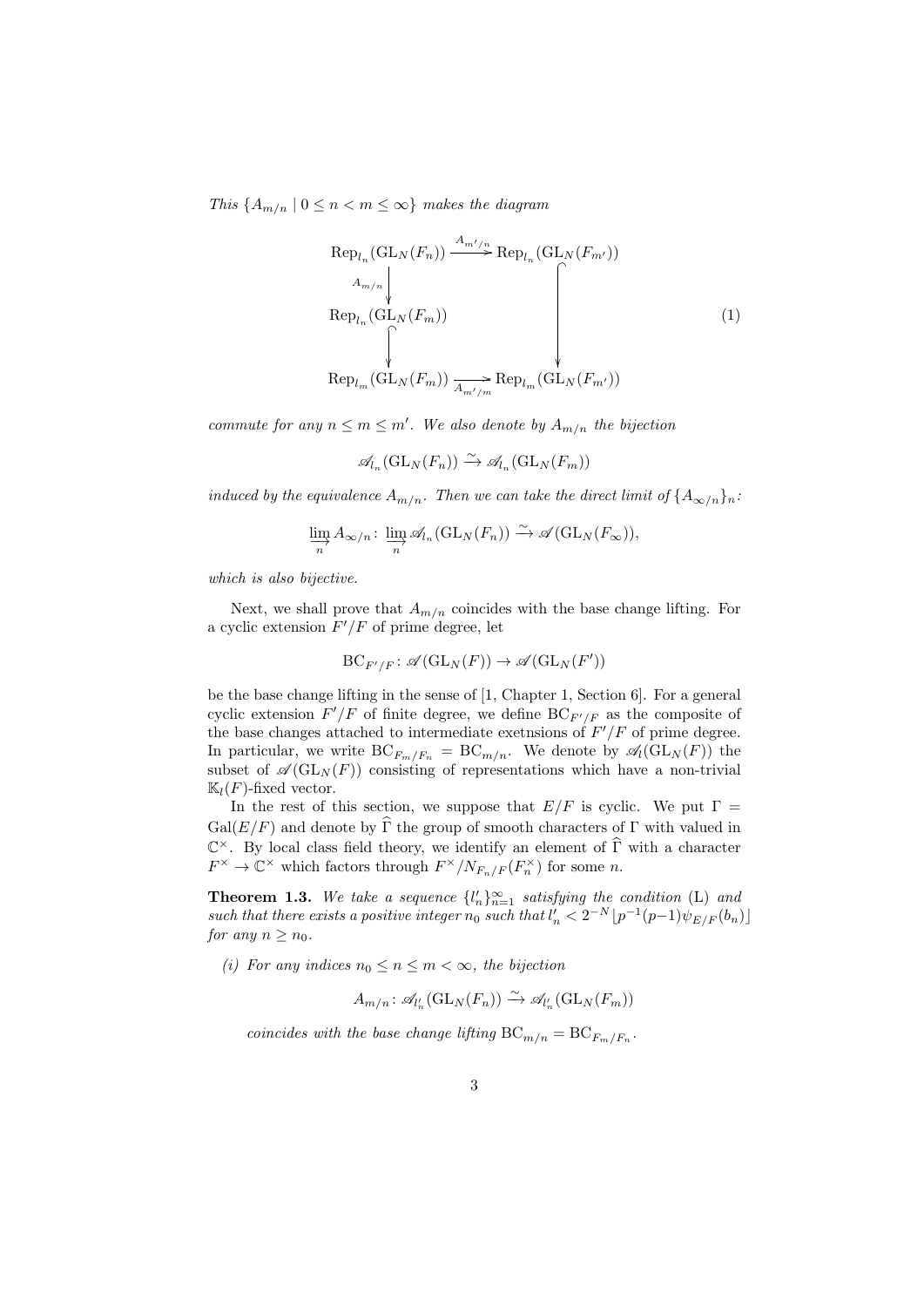*(ii)* For any  $\pi \in \mathcal{A}(\mathrm{GL}_N(F))$ , there exists an integer  $n \geq 0$  such that

$$
\mathrm{BC}_{n/0}(\pi) \in \mathscr{A}_{l'_n}(\mathrm{GL}_N(F_n)).
$$

Now we can construct the base change lifting  $BC_{\infty/0}$  of infinite degree.

**Definition 1.4.** We define

$$
\operatorname{BC}_{\infty/0}\colon \mathscr{A}(\operatorname{GL}_N(F)) \to \mathscr{A}(\operatorname{GL}_N(F_\infty))
$$

by mapping  $\pi$  to  $A_{\infty/n} \circ BC_{n/0}(\pi)$ , where the *n* is as in Theorem 1.3 (ii).

- **Remark 1.5.** (a) By Theorem 1.3 (i), the definition of  $BC_{\infty/0}$  is independent of the choice of *n*.
	- (b) As noted above, at present, we can not avoid appealing to the local Langlands correspondence for  $GL_N$  over  $F$  to prove Theorem 1.3.
	- (c) The commutativity of the diagram in Theorem 1.1 follows from [2, Theorem 6.1] and the compatibility of BC with Res via LLC.

Furthermore, we study the structure of the fibers of  $BC_{\infty/0}$ . Now we recall the Langlands sum following the exposition of [13, Chapter 1]. We take a partition  $(N_1, \ldots, N_r)$  of *N*. Let  $\pi_i \in \mathscr{A}(\mathrm{GL}_{N_i}(F))$  be an essentially squareintegrable representation for each  $1 \leq i \leq r$ . Let  $s_i$  be the real number such that  $| \cdot |^{s_i}$  is the absolute value of the central character of  $\pi_i$ . We reorder  $\pi_1, \ldots, \pi_r$  so that  $N_1^{-1} s_1 \geq \cdots \geq N_r^{-1} s_r$ . We denote by  $P(N_1, \ldots, N_r)$  the standard parabolic subgroup of  $GL_N(F)$  whose Levi component is  $GL_{N_1}(F)$   $\times$  $\cdots \times GL_{N_r}(F)$ . Then the normalized induction

$$
\operatorname{n-Ind}_{P(N_1,\ldots,N_r)}^{\operatorname{GL}_N(F)}(\pi_1\boxtimes\cdots\boxtimes\pi_r)
$$

has a unique irreducible quotient, which we denote by  $\pi_1 \boxplus \cdots \boxplus \pi_r$  and call the Langlands sum of  $\pi_1, \ldots, \pi_r$ . Each  $\pi \in \mathscr{A}(\mathrm{GL}_N(F))$  can be written as a Langlands sum and the  $\pi_1, \ldots, \pi_r$  are uniquely determined up to a permutation.

**Theorem 1.6.** *Let the notations and assumptions be as in Theorem 1.3. We suppose that*  $(p, N) = 1$ *.* 

*(i)* Let  $\pi \in \mathcal{A}(\mathrm{GL}_N(F))$  be an essentially square-integrable representation. *We put*  $\pi_{\infty} = BC_{\infty/0}(\pi)$ *. Let*  $\omega_{\infty}$  *denote the central character of*  $\pi_{\infty}$ *. Then*  $BC^{-1}_{\infty/0}(\pi_{\infty})$  *has a natural*  $\widehat{\Gamma}$ *-torsor structure and the map* 

$$
\omega\colon \mathrm{BC}^{-1}_{\infty/0}(\pi_\infty)\to \mathrm{BC}^{-1}_{\infty/0}(\omega_\infty)
$$

*which maps*  $\pi'$  *to its central character*  $\omega_{\pi'}$  *is bijective.*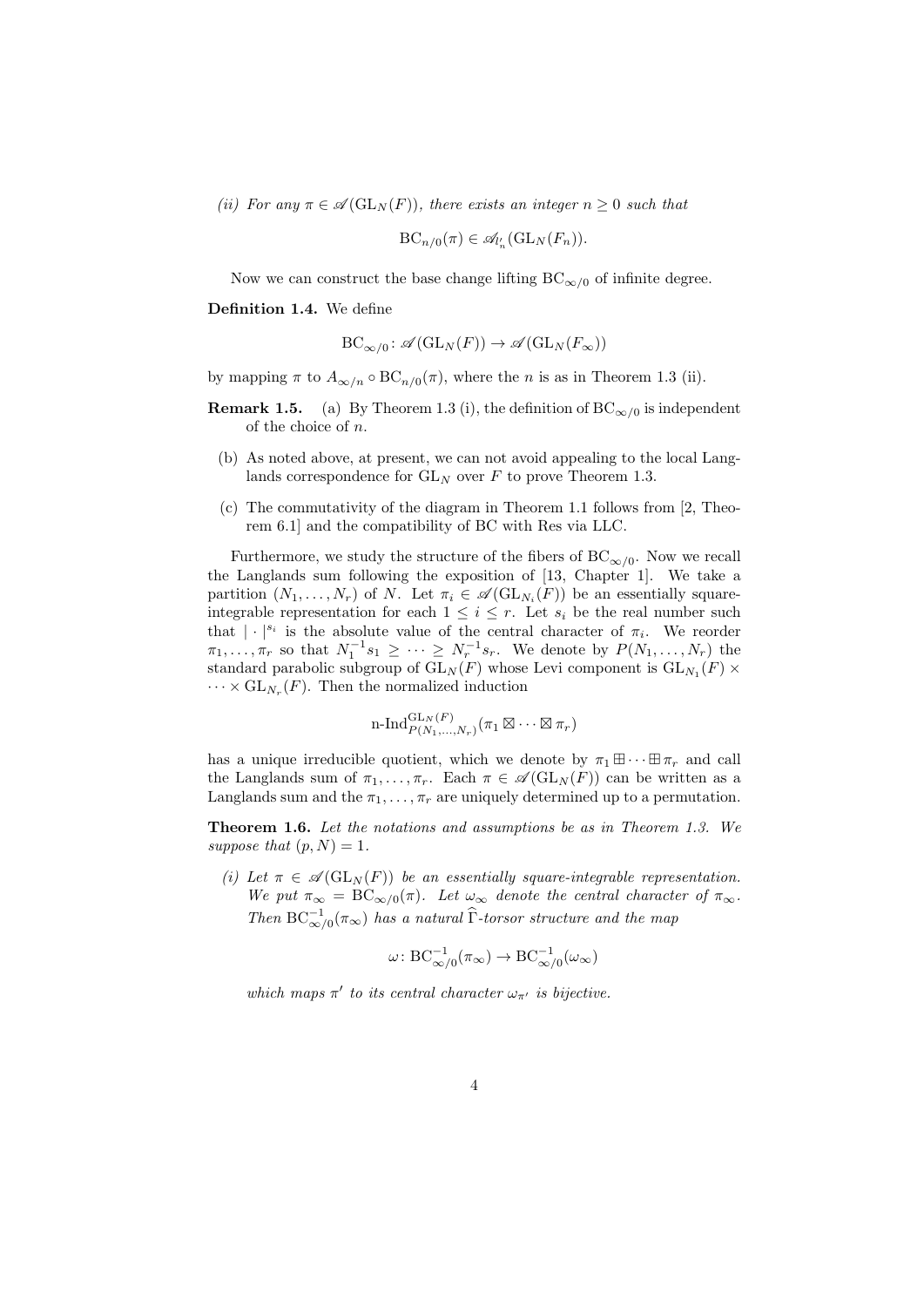*(ii)* Let  $\pi$  be any element of  $\mathscr{A}(\mathrm{GL}_N(F))$ . We suppose that  $p > N$ . We can *write*

$$
\pi = \pi_1 \boxplus (\pi_1 \otimes \eta_{1,2}) \cdots \boxplus (\pi_1 \otimes \eta_{1,\mu_1})
$$
  

$$
\boxplus \cdots
$$
  

$$
\boxplus \pi_r \boxplus (\pi_r \otimes \eta_{r,2}) \cdots \boxplus (\pi_r \otimes \eta_{r,\mu_r}),
$$

*where*  $\mu_i$  *is an integer,*  $\pi_i \in \mathscr{A}(\mathrm{GL}_{N_i}(F))$  *is an essentially square-integrable representation for each*  $1 \leq i \leq r$ , and  $\eta_{i,j}$  *is an element of*  $\widehat{\Gamma}$  *for each*  $1 \leq i \leq r$  and  $2 \leq j \leq \mu_i$  such that  $\mu_1 N_1 + \cdots + \mu_r N_r = N$  and the *lifts*  $BC_{\infty/0}(\pi_1), \ldots, BC_{\infty/0}(\pi_r)$  are all distinct. Then the group  $\Gamma(\pi) =$  $\widehat{\Gamma}^{\mu_1}\times\cdots\times\widehat{\Gamma}^{\mu_r}$  transitively acts on  $\mathrm{BC}_{\infty/0}^{-1}(\pi_\infty)$ . As a homogeneous space *of*  $\widehat{\Gamma}(\pi)$ *, this is isomorphic to* 

$$
\widehat{\Gamma}(1,\eta_{1,2},\ldots,\eta_{1,\mu_1})\times\cdots\times\widehat{\Gamma}(1,\eta_{r,2},\ldots,\eta_{r,\mu_r}).
$$

*Here, for*  $(\eta_1, \ldots, \eta_\mu) \in \hat{\Gamma}^\mu$ *, we denote by*  $\hat{\Gamma}(\eta_1, \ldots, \eta_r)$  *the quotient of*  $\widehat{\Gamma}^{\mu}$  *by the following equivalence relation: Two elements*  $(\xi_1, \ldots, \xi_{\mu})$  and  $(\theta_1, \ldots, \theta_\mu)$  *in*  $\widehat{\Gamma}^\mu$  *are equivalent if there exists a permutation*  $\sigma$  *of*  $\{1, \ldots, \mu\}$ *such that*  $\eta_j \xi_j = \eta_{\sigma(j)} \theta_{\sigma(j)}$  *for each j*.

**Remark 1.7.** We denote the local reciprocity map of *F* by  $\text{rec}_F: W_F \to F^{\times}$ . For  $\phi \in \Phi(\mathrm{GL}_N(F))$ , let  $\chi_{\phi}$  denote the determinant character of  $\phi$ . If  $p > N$ , then Theorem 1.6 shows that, using  $LLC_{F_{\infty}}$ , we can characterize  $LLC_F$  as a map which makes the diagram

$$
\text{Hom}(F^{\times}, \mathbb{C}^{\times}) \xleftarrow{\omega} \mathscr{A}(\text{GL}_N(F)) \xrightarrow{\text{BC}_{\infty/0}} \mathscr{A}(\text{GL}_N(F_{\infty}))
$$
\n
$$
\downarrow_{\text{rec}_{F}^*} \qquad \qquad \downarrow_{\text{LLC}_F} \qquad \qquad \downarrow_{\text{LLC}_{F_{\infty}}}
$$
\n
$$
\text{Hom}(W_F, \mathbb{C}^{\times}) \xleftarrow{\chi} \Phi(\text{GL}_N(F)) \xrightarrow{\text{Res}_{\infty/0}} \Phi(\text{GL}_N(F_{\infty}))
$$

commute and has the following properties:

• a Steinberg representation  $\text{St}_m(\sigma)$  maps to the outer tensor product

$$
\mathrm{LLC}_F(\sigma)\boxtimes\mathrm{Sym}^{m-1}\mathbf{Std},
$$

where **Std** is the standard representation of  $SL_2(\mathbb{C})$ , and

*•* a Langlands sum maps to the corresponding direct sum.

#### **2 Key lemmas**

In this section, we prove an important lemma, which is a statement in Galois side corresponding to Theorem 1.3 (i) in the automorphic side. This is a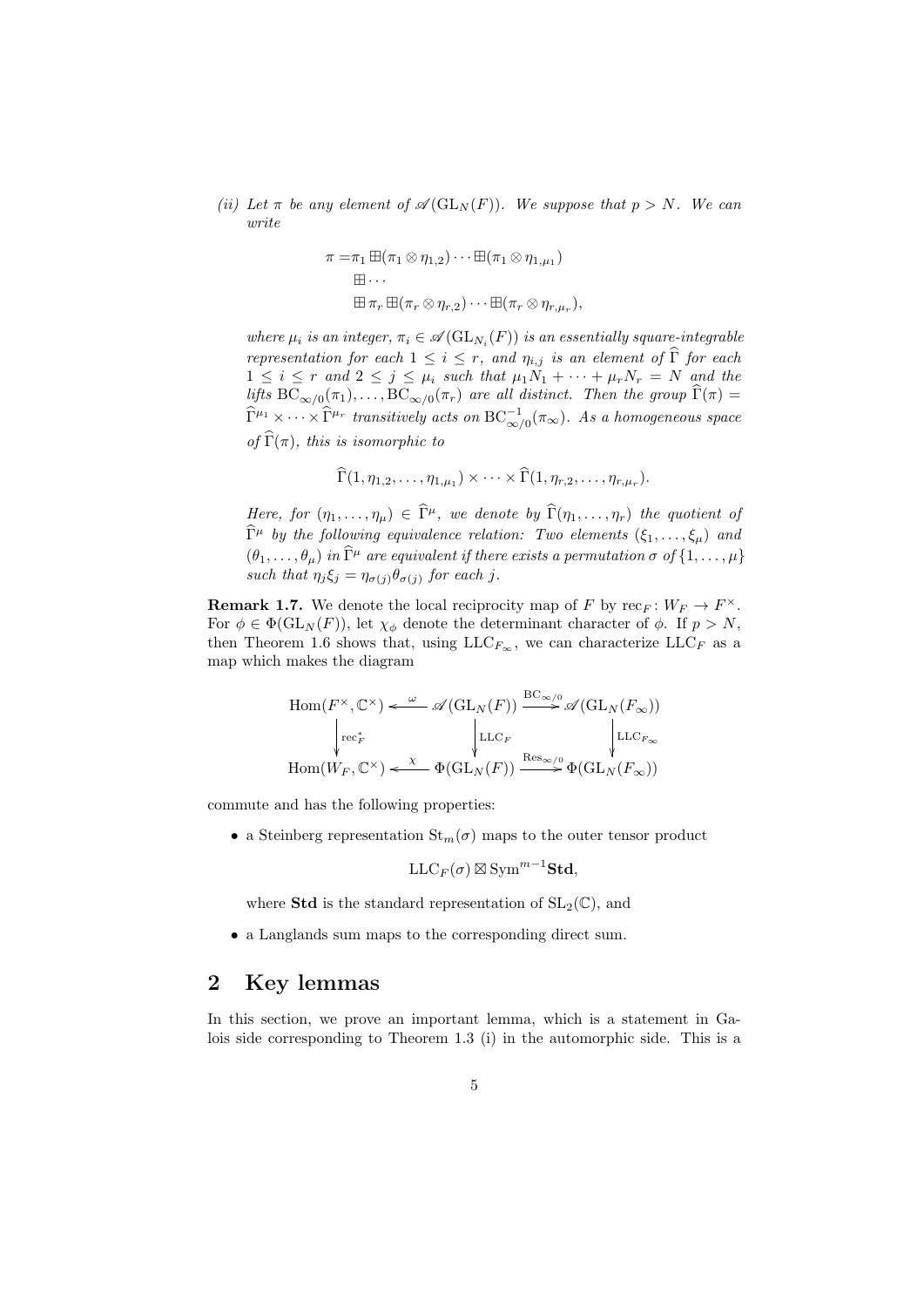compatibility of the restriction functor of Galois groups with respect to a finite totally ramified extension and Deligne's theory of close fields ([10]). We recall Deligne's theory. Let *K* be a local field with a finite residue field and *l* a positive integer. We denote the ring of integers of  $K$  by  $\mathcal O$  and the maximal ideal of  $\mathcal O$ by **p**. We denote by  $\text{Tr}_{l}(K)$  the triple  $(\mathcal{O}/\mathfrak{p}^{l}, \mathfrak{p}/\mathfrak{p}^{l+1}, \varepsilon)$  attached to K, where  $\varepsilon$ is the composite of the natural maps  $\mathfrak{p}/\mathfrak{p}^{l+1} \to \mathfrak{p}/\mathfrak{p}^l \to \mathcal{O}/\mathfrak{p}^l$ . We fix a separable closure  $\overline{K}$  of K. Let  $\text{Ext}(K)^l$  denote the category of finite separable field extensions *K'* of *K* contained in  $\overline{K}$  such that  $Gal(\overline{K}/K') \supset Gal(\overline{K}/K)^{l}$ . Then we can construct a natural equivalence of categories

$$
T_K^l: \operatorname{Ext}(K)^l \xrightarrow{\sim} \operatorname{Ext}(\operatorname{Tr}_l(K))^l,
$$

where  $\text{Ext}(\text{Tr}_l(K))^l$  is the category whose objects are extensions of  $\text{Tr}_l(K)$  which satisfy the condition  $C^l$  in [10, 1.5.4] and morphisms are  $R(l)$ -equivalence classes ([10, 2.3]) of morphisms of Ext(Tr<sub>l</sub>(*K*)). For an object  $K'$  of Ext( $K$ <sup>)</sup><sup>1</sup>,  $T_K^l(K')$ is defined to be the extension of triples  $\text{Tr}_{l}(K) \rightarrow \text{Tr}_{lr}(K')$  attached to the field extension  $K'/K$ , where *r* is the ramification index of  $K'/K$ .

We take another local field  $K_1$  with finite residue field and denote the ring of integers of  $K_1$  by  $\mathcal{O}_1$  and the maximal ideal of  $\mathcal{O}_1$  by  $\mathfrak{p}_1$ . Recall that *K* and *K*<sub>1</sub> are called *l-close* if there exists an isomorphism of rings  $O_1/p_1^l \stackrel{\sim}{\rightarrow} O/p^l$ . Then we can construct an isomorphism of triples  $\gamma$ : Tr<sub>l</sub>( $K_1$ )  $\stackrel{\sim}{\to}$  Tr<sub>l</sub>( $K$ ). By mapping an extension  $\text{Tr}_l(K) \to X$  to  $\text{Tr}_l(K_1) \to \text{Tr}_l(K) \to X$  of  $\text{Tr}_l(K_1)$ , we obtain an equivalence of categories

$$
\gamma^* \colon \operatorname{Ext}(\operatorname{Tr}_l(K))^l \to \operatorname{Ext}(\operatorname{Tr}_l(K_1))^l.
$$

Now let  $L \subset \overline{K}$  be a finite totally ramified extension of K. We have

$$
\operatorname{Gal}(\overline{K}/L) \cap \operatorname{Gal}(\overline{K}/K)^u = W_L \cap \operatorname{Gal}(\overline{K}/K)^u = \operatorname{Gal}(\overline{K}/L)^{\psi_{L/K}(u)} \tag{2}
$$

[20, 1.1.2]. We denote by  $i(L/K)$  the largest *i* satisfying

$$
\operatorname{Gal}(\overline{K}/L) \operatorname{Gal}(\overline{K}/K)^{i} = \operatorname{Gal}(\overline{K}/K).
$$

Then for any integer  $l \leq p^{-1}(p-1)i(L/K)$ , the norm map  $N_{L/K}$  induces an isomorphism of rings  $\mathcal{O}_L/\mathfrak{p}_L^l \xrightarrow{\sim} \mathcal{O}_K/\mathfrak{p}_K^l$  (see [20, Proposition 2.2.1]). In particular, *K* and *L* are *l*-close. Hence there is a canonical isomorphism  $Tr_l(L) \stackrel{\sim}{\rightarrow} Tr_l(K)$ which sends the image of a uniformizer  $\varpi_L$  of *L* in  $\mathfrak{p}_L/\mathfrak{p}_L^{l+1}$  to that of  $N_{L/K}(\varpi_L)$ in  $\mathfrak{p}_K / \mathfrak{p}_K^{l+1}$ . We denote the isomorphism of the triples by  $\mathfrak{N}_{L/K}$ .

Now we assume  $l \leq p^{-1}(p-1)i(L/K)$ . Then we have an equivalence of categories

$$
\mathfrak{N}_{L/K}^* \colon \operatorname{Ext}(\operatorname{Tr}_l(K))^l \xrightarrow{\sim} \operatorname{Ext}(\operatorname{Tr}_l(L))^l.
$$

On the other hand, we have a functor  $Ext(K) \to Ext(L)$  which maps an extension *K'* of *K* to the composite *K'L*. If *K'* is an object of  $Ext(K)^{l}$ , then by the equalities (2), we have

$$
Gal(\overline{K}/K'L) = Gal(\overline{K}/K') \cap Gal(\overline{K}/L)
$$

$$
\supset Gal(\overline{K}/K)^{l} \cap Gal(\overline{K}/L)
$$

$$
= Gal(\overline{K}/L)^{\psi_{L/K}(l)} = Gal(\overline{K}/L)^{l}.
$$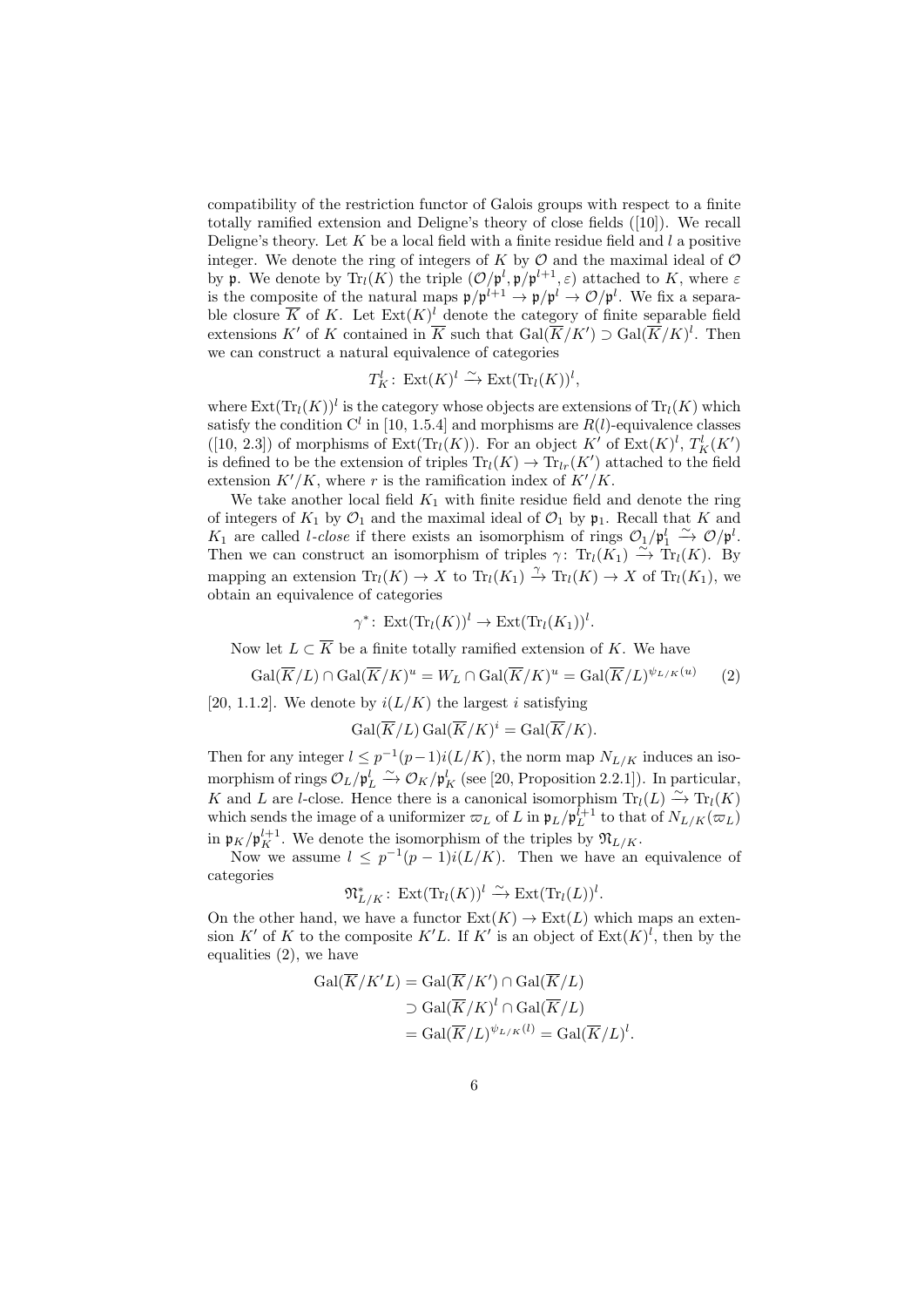Thus  $K'L$  is in  $\text{Ext}(L)^l$ .

Now we can prove the following lemma:

**Lemma 2.1.** *Suppose*  $l \leq (2p)^{-1}(p-1)i(L/K)$ *. Then the group isomorphism* 

$$
\mathfrak{N}_{L/K*}\colon \operatorname{Gal}(\overline{K}/L)/\operatorname{Gal}(\overline{K}/L)^l\to \operatorname{Gal}(\overline{K}/K)\operatorname{Gal}(\overline{K}/K)^l
$$

*induced by*  $\mathfrak{N}_{L/K}$  *coincides with the homomorphism which comes from the natural injection*  $Gal(\overline{K}/L) \hookrightarrow Gal(\overline{K}/K)$ .

*Proof.* We take a Galois object  $K'$  of  $Ext(K)^{l}$ . We put  $L' = K'L$ . We shall construct an isomorphism

$$
\mathfrak{N}'\colon T_L^l(L')\xrightarrow{\sim} \mathfrak{N}_{L/K}^*T_K^l(K')
$$

in  $\text{Ext}(\text{Tr}_{l}(L))^{l}$  such that the following diagram is commutative:

$$
\operatorname{Gal}(L'/L) \xrightarrow{\cdot|_{K'}} \operatorname{Gal}(K'/K) \xrightarrow{\cdot|_{K'}} \operatorname{Gal}(K'/K) \xrightarrow{\cdot|_{K'}} \operatorname{Gal}(K'/K) \xrightarrow{\cdot|_{K'}} \operatorname{Aut}_{\operatorname{Tr}_{l}(L)}(T_{K}^{l}(K')) \xrightarrow{\cdot|\cdot|_{K}} \operatorname{Aut}_{\operatorname{Tr}_{l}(L)}(\mathfrak{N}_{L/K}^{*}T_{K}^{l}(K')).
$$
\n
$$
\operatorname{Aut}_{\operatorname{Tr}_{l}(L)}(\mathfrak{N}_{L/K}^{*}T_{K}^{l}(K')).
$$
\n
$$
(3)
$$

*.*

Let *r* denote the ramification index of  $K'/K$ . We have  $l \leq 2^{-1}i(L/K)$  and

$$
\operatorname{Gal}(\overline{K}/K') \supset \operatorname{Gal}(\overline{K}/K)^l \supset \operatorname{Gal}(\overline{K}/K)^{2^{-1}i(L/K)}
$$

Hence we obtain inequalities

$$
\psi_{K'/K}^{-1}\left(\frac{1}{2}i(L/K)r\right) \leq \frac{1}{2}i(L/K) + \frac{r-1}{r} \cdot \frac{1}{2}i(L/K) \leq i(L/K).
$$

Taking account of

$$
\operatorname{Gal}(\overline{K}/L)\operatorname{Gal}(\overline{K}/K)^{i(L/K)}=\operatorname{Gal}(\overline{K}/K),
$$

we have

$$
Gal(\overline{K}/L') Gal(\overline{K}/K')^{2^{-1}i(L/K)r}
$$
  
= Gal(\overline{K}/L')(Gal(\overline{K}/K)^{\psi\_{K'/K}^{-1}(2^{-1}i(L/K)r)} \cap Gal(\overline{K}/K'))  
supset Gal(\overline{K}/L')(Gal(\overline{K}/K)^{i(L/K)} \cap Gal(\overline{K}/K'))  
= Gal(\overline{K}/L') \cap Gal(\overline{K}/K)^{i(L/K)}  
= Gal(\overline{K}/K') \cap (Gal(\overline{K}/K)^{i(L/K)} Gal(\overline{K}/L'))  
= Gal(\overline{K}/K').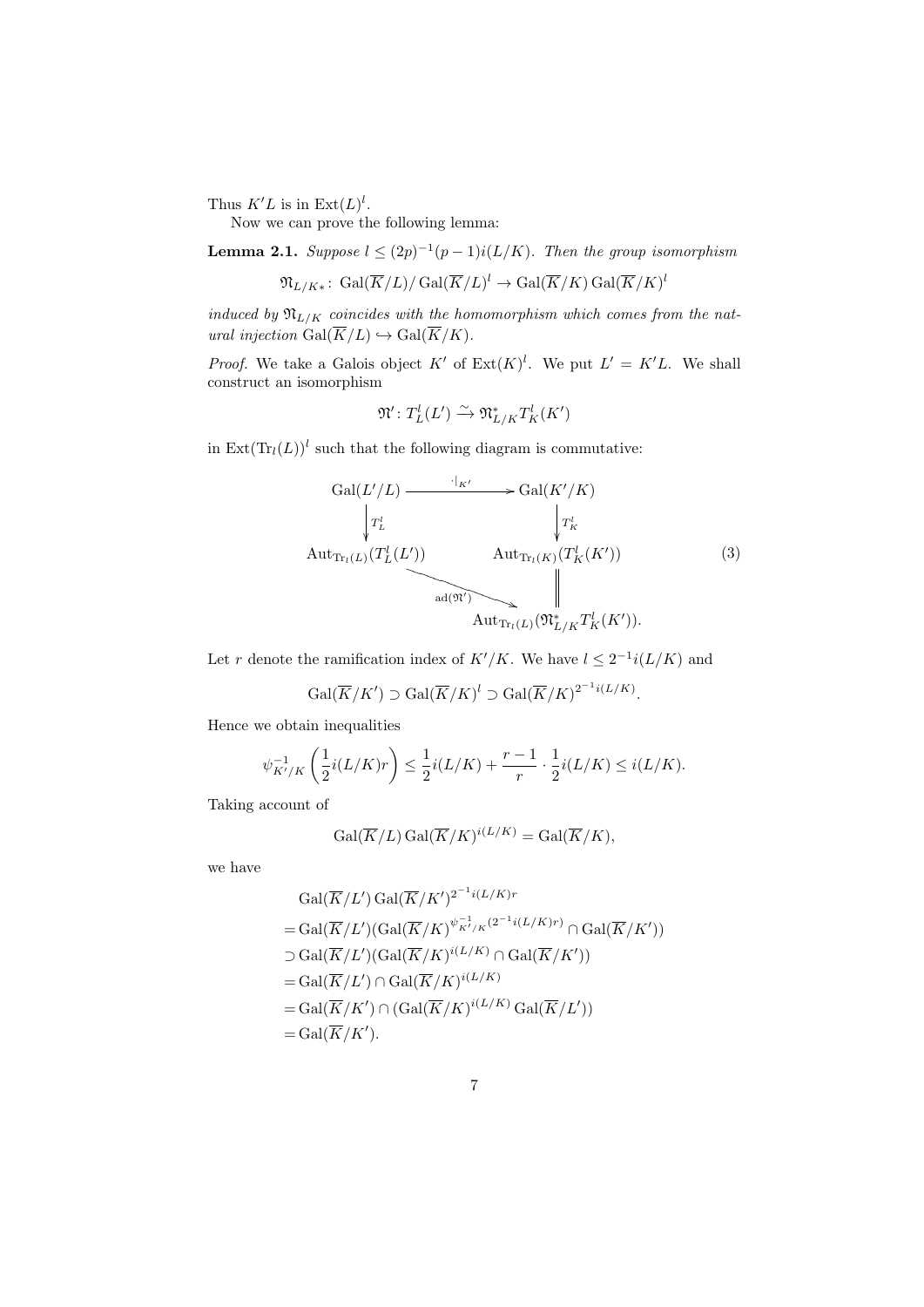Hence we obtain  $Gal(\overline{K}/L')\,Gal(\overline{K}/K')^{2^{-1}i(L/K)r} = Gal(\overline{K}/K')$ . Thus we have  $2^{-1}i(L/K)r \leq i(L'/K')$  and the norm map  $N_{L'/K'}$  provides an isomorphism  $\mathfrak{N}_{L'/K'}$ :  $\text{Tr}_{lr}(L') \xrightarrow{\sim} \text{Tr}_{lr}(K')$ , which makes the diagram

$$
\operatorname{Tr}_{l}(K) \longrightarrow \operatorname{Tr}_{lr}(K')
$$

$$
\downarrow \operatorname{Tr}_{l}(L) \longrightarrow \operatorname{Tr}_{lr}(L')
$$

$$
\operatorname{Tr}_{l}(L) \longrightarrow \operatorname{Tr}_{lr}(L')
$$

commute. Thus  $\mathfrak{N}_{L'/K'}$  is in fact an isomorphism  $T_L(L') \xrightarrow{\sim} \mathfrak{N}_{L/K}^* T_K(K')$  in  $\text{Ext}(\text{Tr}_{l}(L))^{l}$ . We put  $\mathfrak{N}' = \mathfrak{N}_{L'/K'}$ .

The commutativity of the diagram (3) follows from the equality  $N_{L'/K'} \circ \sigma =$  $\sigma \circ N_{L'/K'}$  for any  $\sigma \in \text{Gal}(L'/L)$ . Lemma 2.1 follows from the diagram (3).

For any real number  $l \geq 0$ , we define

$$
\Phi_l(\mathrm{GL}_N(K)) = \{ \phi \in \Phi(\mathrm{GL}_N(K)) \mid \mathrm{Gal}(\overline{K}/K)^l \subset \mathrm{Ker} \, \phi \}.
$$

By Lemma 2.1, we obtain the first key lemma:

**Lemma 2.2.** *Let K be a local field with a finite residue field and L a finite totally ramified extension of K.* Then, for any  $l < (2p)^{-1}(p-1)i(L/K)$ , the *restriction of L-parameters*

$$
\begin{array}{rcl}\n\Phi_l(\mathrm{GL}_n(K)) & \to & \Phi_l(\mathrm{GL}_n(L)) \\
\phi & \mapsto & \phi|_{W_L \times \mathrm{SL}_2(\mathbb{C})}\n\end{array}
$$

*coincides with the map*

$$
\mathfrak{N}_{L/K}^* : \quad \Phi_l(\mathrm{GL}_n(K)) \quad \to \quad \Phi_l(\mathrm{GL}_n(L))
$$

$$
\phi \quad \mapsto \quad \phi \circ (\mathfrak{N}_{L/K*} \times \mathrm{id}_{\mathrm{SL}_2(\mathbb{C})}).
$$

# **3 Proof of Theorem 1.2**

In this section, we prove Theorem 1.2. For this, we recall two ingredients. One is an equivalence of  $\text{Rep}_{l}(\text{GL}_{N}(L))$  and the category of representations of some Hecke algebra, where *L* is a local field with a finite residue field. The other is Kazhdan's theory of close local fields [15].

We denote by  $\mathcal{H}_l(\mathrm{GL}_N(L))$  the algebra of compactly supported  $\mathbb{K}_l(L)$ -biinvariant functions on  $GL_N(L)$  with values in  $\mathbb C$  whose product is the convolution *\*l* with respect to the Haar measure  $\mu_{\text{GL}_N(L),l}$  on  $\text{GL}_N(L)$  normalized by

$$
\mu_{\mathrm{GL}_N(L),l}(\mathbb{K}_l(L))=1.
$$

The characteristic function  $e_{K_l(L)}$  of  $\mathbb{K}_l(L)$  is the unity of  $\mathcal{H}_l(\mathrm{GL}_N(L))$ . The category of  $\mathcal{H}_l(\mathrm{GL}_N(L))$ -modules is denoted by  $\mathrm{Mod}(\mathcal{H}_l(\mathrm{GL}_N(L)))$ .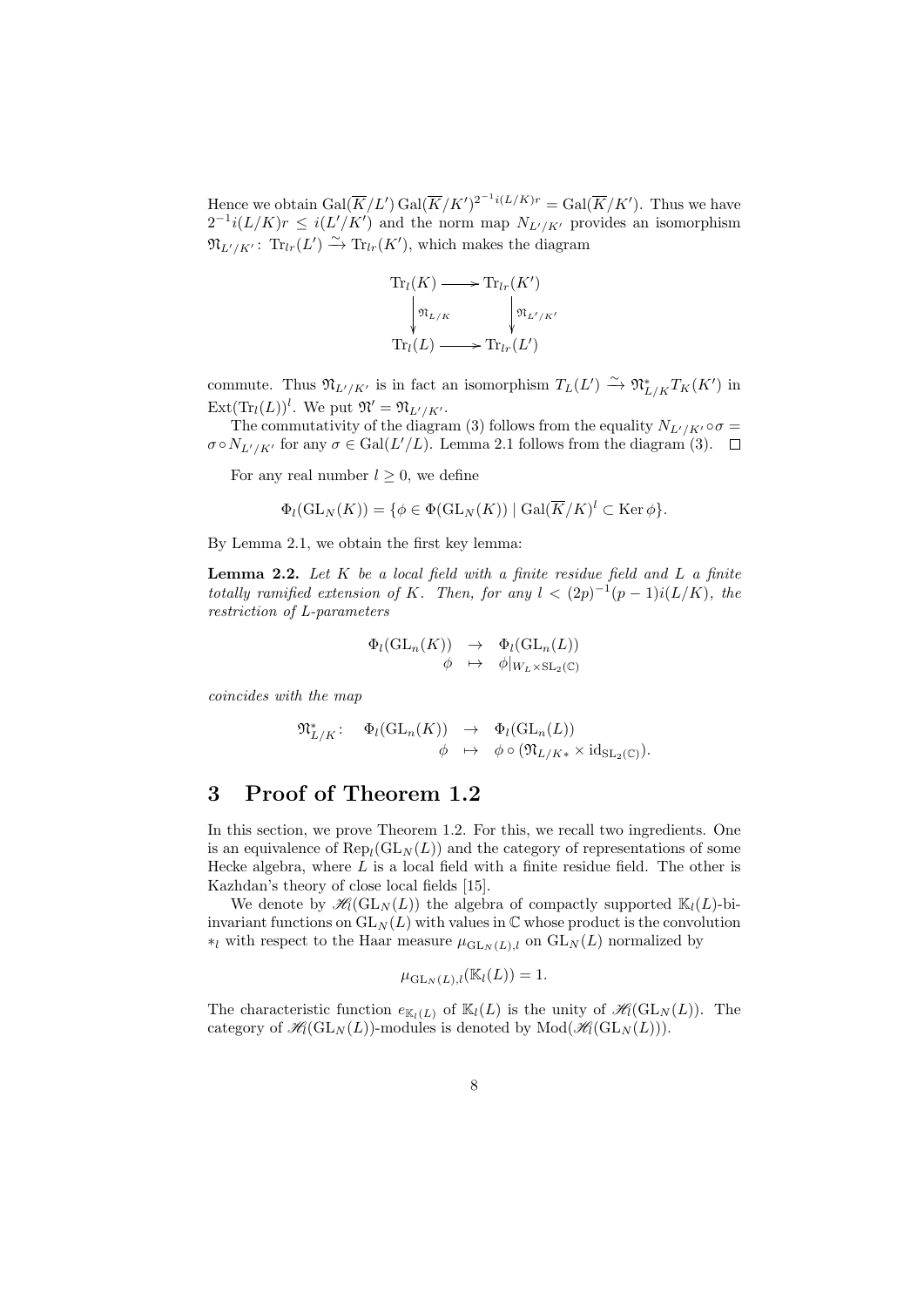**Lemma 3.1** ([4, Corollaire 3.9 (ii)]). *The functor*  $V \mapsto V^{\mathbb{K}_l(L)}$  gives an equiv*alence of categories*

$$
Rep_l(GL_N(L)) \to Mod(\mathscr{H}_l(GL_N(L))).
$$

By using this, we can prove the following:

**Lemma 3.2.** *For*  $l \leq m$ *, the functor* 

$$
\begin{array}{rcl}\n\operatorname{Mod}(\mathcal{H}_{l}(\operatorname{GL}_{N}(L))) & \to & \operatorname{Mod}(\mathcal{H}_{m}(\operatorname{GL}_{N}(L))) \\
W & \mapsto & (\mathcal{H}_{m}(\operatorname{GL}_{N}(L)) \ast_{m} e_{\mathbb{K}_{l}(L)}) \underset{\mathcal{H}_{l}(\operatorname{GL}_{N}(L))}{\otimes} W\n\end{array}
$$

*makes the diagram*

$$
\begin{array}{ccc}\n\operatorname{Rep}_l(\operatorname{GL}_N(L)) & \longrightarrow & \operatorname{Rep}_m(\operatorname{GL}_N(L)) \\
\downarrow & & \downarrow \\
\operatorname{Mod}(\mathcal{H}_l(\operatorname{GL}_N(L))) & \longrightarrow & \operatorname{Mod}(\mathcal{H}_m(\operatorname{GL}_N(L)))\n\end{array}
$$

*commute, where the two vertical arrows are the equivalences in Lemma 3.1 and the top horizontal arrow is a natural injection.*

*Proof.* The following proof is similar to that of [4, Corollaire 3.9 (ii)]. Throughout this proof, we put  $G = GL_N(L)$ ,  $K_l = \mathbb{K}_l(L)$ ,  $\mathcal{H}_l = \mathcal{H}_l(G)$  and  $e_l = e_{K_l}$ . Note that the C-vector space  $\mathcal{H}_m *_{m} e_l$  has an  $\mathcal{H}_m$ - $\mathcal{H}_l$ -bimodule structure via  $(h_m, h'_m *_{m} e_l, h_l) \mapsto h_m *_{m} h'_m *_{m} h_l$  for any  $h_m, h'_m \in \mathcal{H}_m$  and  $h_l \in \mathcal{H}_l$ . Let  $(\pi, V)$  be any object of  $\text{Rep}_{l}(G)$ . The map

$$
(\mathcal{H}_m *_{m} e_l) \underset{\mathcal{H}_l}{\otimes} V^{K_l} \to V^{K_m}
$$

defined by

$$
(h *_{m} e_{l}) \otimes v \mapsto \int_{G} (h *_{m} e_{l})(g) \pi(g) v d\mu_{G,m}(g)
$$

is a well-defined left  $\mathcal{H}_m$ -module homomorphism. It suffices to show that this is an isomorphism. This is surjective since  $\pi$  is an object of  $\text{Rep}_{l}(G)$ . We denote by *N* the kernel of the above homomorphism. Now let  $Mod_l(\mathcal{H}_m)$  denote the full subcategory of  $Mod(\mathcal{H}_m)$  consisting of objects *W* which are generated by  $e_l * W$ . Then the equivalence of categories of Lemma 3.1 induces that of  $\text{Rep}_{l}(G)$  and  $Mod_l(\mathcal{H}_m)$ . This equivalence and Lemma 3.1 imply that the latter is equivalent to  $Mod(\mathcal{H})$  and stable by sub-quotient. Since  $\mathcal{H}_{m} *_{m} e_{l}$  and  $V^{K_{m}}$  are object of  $Mod_l(\mathcal{H}_m)$ , so is N. In addition, there is no non-trivial vectors on N which is fixed by the left action of  $e_l$ . Therefore  $\mathcal{N}=0$  and the above homomorphism is an isomorphism.  $\Box$ 

Next we recall Kazhdan's theory. Let  $F_1$  and  $F_2$  be local fields of residual characteristic p which are *l*-close. Let  $\mathcal{O}_i$  and  $\mathfrak{p}_i$  denote the ring of integers and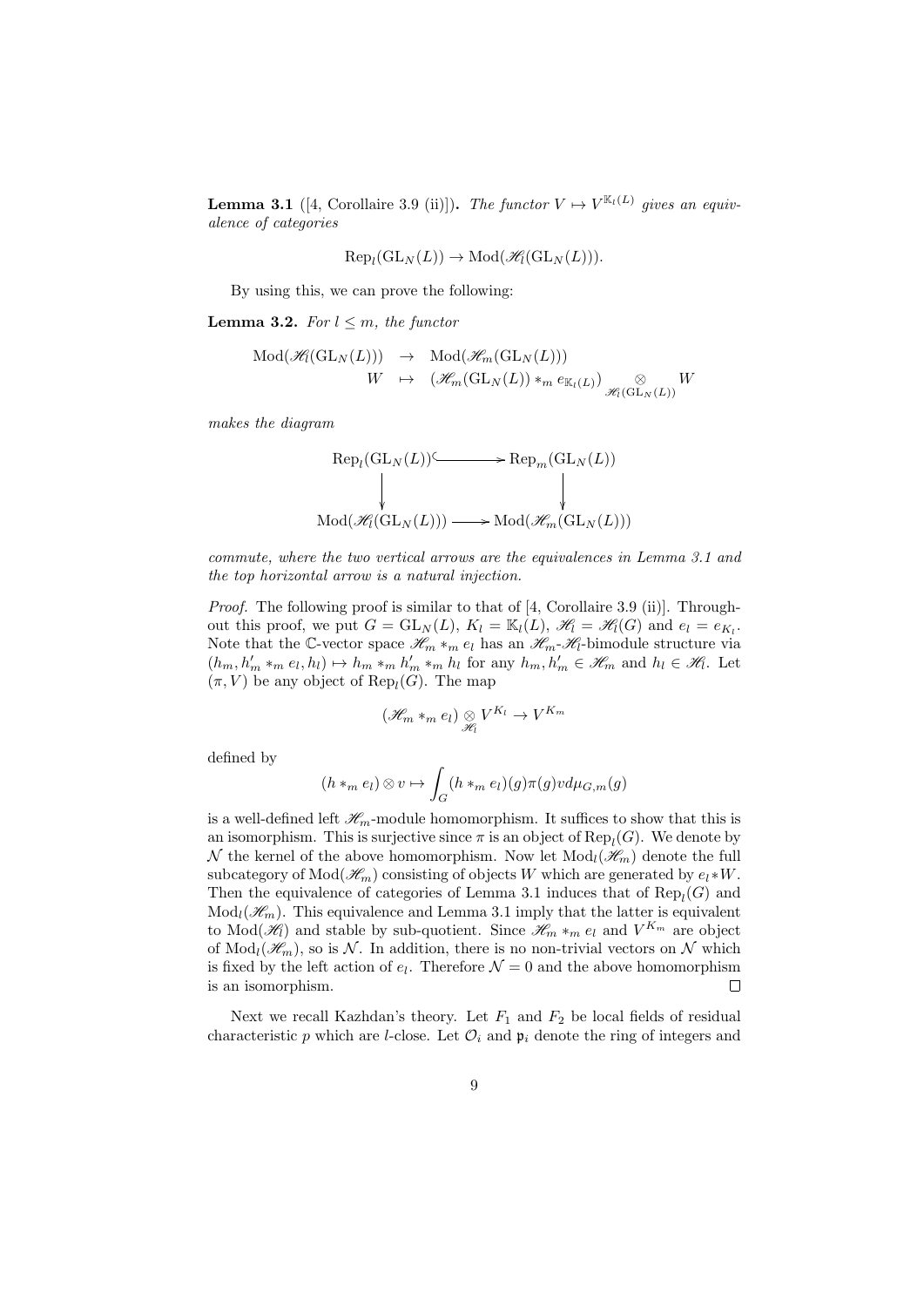the maximal ideal of  $F_i$  ( $i = 1, 2$ ). Let  $\alpha: \mathcal{O}_2/\mathfrak{p}_2^l \xrightarrow{\sim} \mathcal{O}_1/\mathfrak{p}_1^l$  be an isomorphism of rings. We fix a uniformizer  $\varpi_2$  of  $F_2$  and choose a lift  $\varpi_1 \in \mathfrak{p}_1$  of  $\alpha(\varpi_2)$ mod  $\mathfrak{p}_2$ ). By the Cartan decomposition, the datum  $(\alpha, \varpi_2, \varpi_1)$  gives a C-linear isomorphism

$$
(\alpha, \varpi_2, \varpi_1)^* \colon \mathscr{H}_1(\mathrm{GL}_N(F_1)) \xrightarrow{\sim} \mathscr{H}_1(\mathrm{GL}_N(F_2))
$$

(see [15]). In Kazhdan's original paper, he showed that if  $F_1$  and  $F_2$  are sufficiently close then  $(\alpha, \varpi_2, \varpi_1)^*$  is compatible with the convolution products. Lemaire showed a more precise result for  $GL_N$ :

**Lemma 3.3** ([18, Proposition 3.1.1]). If  $F_1$  and  $F_2$  are *l*-close, the isomorphism  $(\alpha, \varpi_2, \varpi_1)^*$  *is compatible with the convolution products. Hence it is a*  $\mathbb{C}$ -algebra *isomorphism.*

Now we prove Theorem 1.2. Let  $E/F$  be an infinite APF extension. For any indices  $1 \leq n < m \leq \infty$ , we have

$$
l_n \le \frac{p-1}{p} \psi_{E/F}(b_n) = \frac{p-1}{p} i(F_m/F_n).
$$

Here, we use equalities  $\psi_{E/F}(b_n) = i(F_{n+1}/F_n) = i(E/F_n)$  (see [20, 1.4.1] (b)]) and inequalities  $i(E/F_n) \leq i(F_m/F_n) \leq i(F_{n+1}/F_n)$  (see [20, Proposition 1.2.3]). Thus the norm map with respect to  $F_m/F_n$  induces an isomorphism of rings

$$
\alpha_{m/n}\colon {\mathcal O}_{F_m}/{\mathfrak p}_{F_m}^{l_n} \stackrel{\sim}{\to} {\mathcal O}_{F_n}/{\mathfrak p}_{F_n}^{l_n}
$$

[20, Proposition 2.2.1]. We fix a uniformizer  $\varpi_m$  of  $F_m$ . By Lemma 3.3, we obtain an isomorphism of C-algebras

 $\beta^*_{m/n} = (\alpha_{m/n}, \varpi_m, N_{F_m/F_n}(\varpi_m))^* : \mathscr{H}_n(\mathrm{GL}_N(F_n)) \xrightarrow{\sim} \mathscr{H}_n(\mathrm{GL}_N(F_m)).$ 

By Lemma 3.1, this induces an equivalence of categories

$$
A_{m/n}
$$
:  $\text{Rep}_{l_n}(\text{GL}_N(F_n)) \xrightarrow{\sim} \text{Rep}_{l_n}(\text{GL}_N(F_m)).$ 

The transitivity of norm maps implies that the commutativity of the following diagram

$$
\mathscr{H}_{{l}_n}(\mathrm{GL}_N(F_n)) \xrightarrow{\beta^*_{m/n}} \mathscr{H}_{{l}_n}(\mathrm{GL}_N(F_m)) \atop \beta^*_{m'/n} \searrow \psi \atop \mathscr{H}_{{l}_n}(\mathrm{GL}_N(F_{m'})).
$$

This and Corollary 3.2 show the commutativity of the diagram (1). This completes the proof of Theorem 1.2.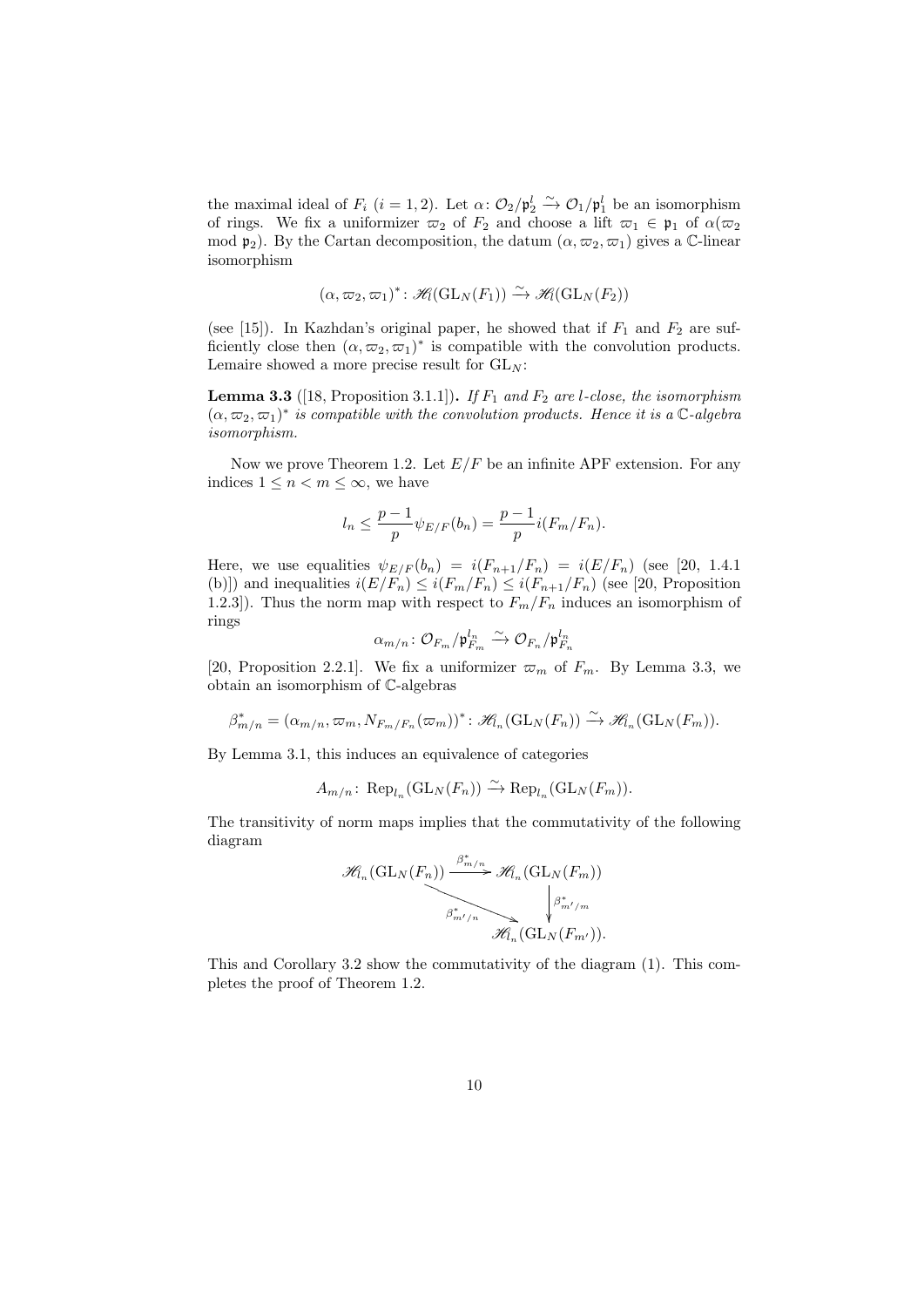#### **4 Proof of Theorem 1.3**

In this section, we prove Theorem 1.3.

Let *F* be a mixed characteristic local field. We denote the local Langlands correspondence for GL*<sup>N</sup>* over *F* by

$$
\mathop{\mathrm{LLC}}\nolimits_F: \mathscr{A}(\mathop{\mathrm{GL}}\nolimits_N(F)) \to \Phi(\mathop{\mathrm{GL}}\nolimits_N(F)).
$$

By [2, Proposition 4.2], we have

$$
\mathop{\mathrm{LLC}}\nolimits_F(\mathscr{A}_l(\mathop{\mathrm{GL}}\nolimits_N(F))) \subset \Phi_l(\mathop{\mathrm{GL}}\nolimits_N(F)).
$$

Let  $F_1$  and  $F_2$  be local fields with finite residue fields which are *l*-close. We choose a datum  $\beta = (\alpha, \varpi_2, \varpi_1)$  as in Kazhdan's theory. Then we obtain Kazhdan's correspondence  $\beta^*$ :  $\mathscr{A}_l(\mathrm{GL}_N(F_1)) \stackrel{\sim}{\to} \mathscr{A}_l(\mathrm{GL}_N(F_2))$ . Moreover, from  $\beta$ we can canonically define an isomorphism of triples  $\gamma$ : Tr<sub>l</sub>( $F_2$ )  $\rightarrow$  Tr<sub>l</sub>( $F_1$ ). The following compatibility of  $\beta^*$  with  $\gamma^*$  via the local Langlands correspondence was proved by Aubert, Baum, Plymen and Solleveld in their preprint [2].

**Theorem 4.1** ([2, Theorem 6.1]). Let *l'* be any integer such that  $0 \le l' < 2^{-N}l$ . *Then the following diagram is commutative:*

$$
\mathscr{A}_{l'}(\mathrm{GL}_N(F_1)) \xrightarrow{\beta^*} \mathscr{A}_{l'}(\mathrm{GL}_N(F_2))
$$
\n
$$
\downarrow_{\mathrm{LLC}} \qquad \qquad \downarrow_{\mathrm{LLC}}
$$
\n
$$
\Phi_{l'}(\mathrm{GL}_N(F_1)) \xrightarrow{\gamma^*} \Phi_{l'}(\mathrm{GL}_N(F_2)).
$$

Now let us prove Theorem 1.3 (i). By Theorem 4.1, the map *β ∗ m/n* in Section 3 is compatible with the map  $\mathfrak{N}_{F_m/F_n}^*$  in Lemma 2.2 via LLC. Now we have inequalities  $l'_n \leq 2^{-N} p^{-1} (p-1) i(F_m/F_n) \leq (2p)^{-1} (p-1) i(F_m/F_n)$ . Hence, by Lemma 2.2, the map  $\mathfrak{M}^*_{F_m/F_n}$  coincides with the map induced by the restriction  $W_{F_m} \hookrightarrow W_{F_n}$ . Since the latter map is compatible with  $BC_{m/n}$  via LLC, we have completed the proof.

Next we show Theorem 1.3 (ii). By the local Langlands correspondence and Theorem 4.1, this is also reduced to showing the corresponding assertion on Galois representations. Thus we shall show that for any  $\phi \in \Phi(\mathrm{GL}_N(F))$  there exists *n* such that  $\phi|_{W_{F_n}} \in \Phi_{l'_n}(\mathrm{GL}_N(F_n))$ . Take any  $\phi \in \Phi(\mathrm{GL}_N(F))$ . Then we have  $\phi \in \Phi_l(\mathrm{GL}_N(F))$  for some *l*. By the equality (2) in Section 2, we have  $W_{F_n} \cap \text{Gal}(\overline{F}/F)^l = \text{Gal}(\overline{F}/F_n)^{\psi_{E/F}(l)}$  for any *n*. Since  $l'_n \to \infty$  as  $n \to \infty$ , there exists an integer *n* such that  $\psi_{E/F}(l) \leq l'_n$ . Thus  $\phi|_{W_{F_n}}$  is trivial on  $Gal(\overline{F}/F_n)^{l'_n}$  i.e.  $\phi|_{W_{F_n}} \in \Phi_{l'_n}(\mathrm{GL}_N(F_n))$ , as claimed.

## **5 Proof of Theorem 1.6**

Finally, we prove Theorem 1.6. First, we show (i) for a supercuspidal  $\pi$ . We put  $\pi_{\infty} = BC_{\infty/0}(\pi)$ . The fiber  $BC_{\infty/0}^{-1}(\pi_{\infty})$  has a  $\widehat{\Gamma}$ -set structure via  $\pi' \mapsto \pi' \otimes \eta$ ,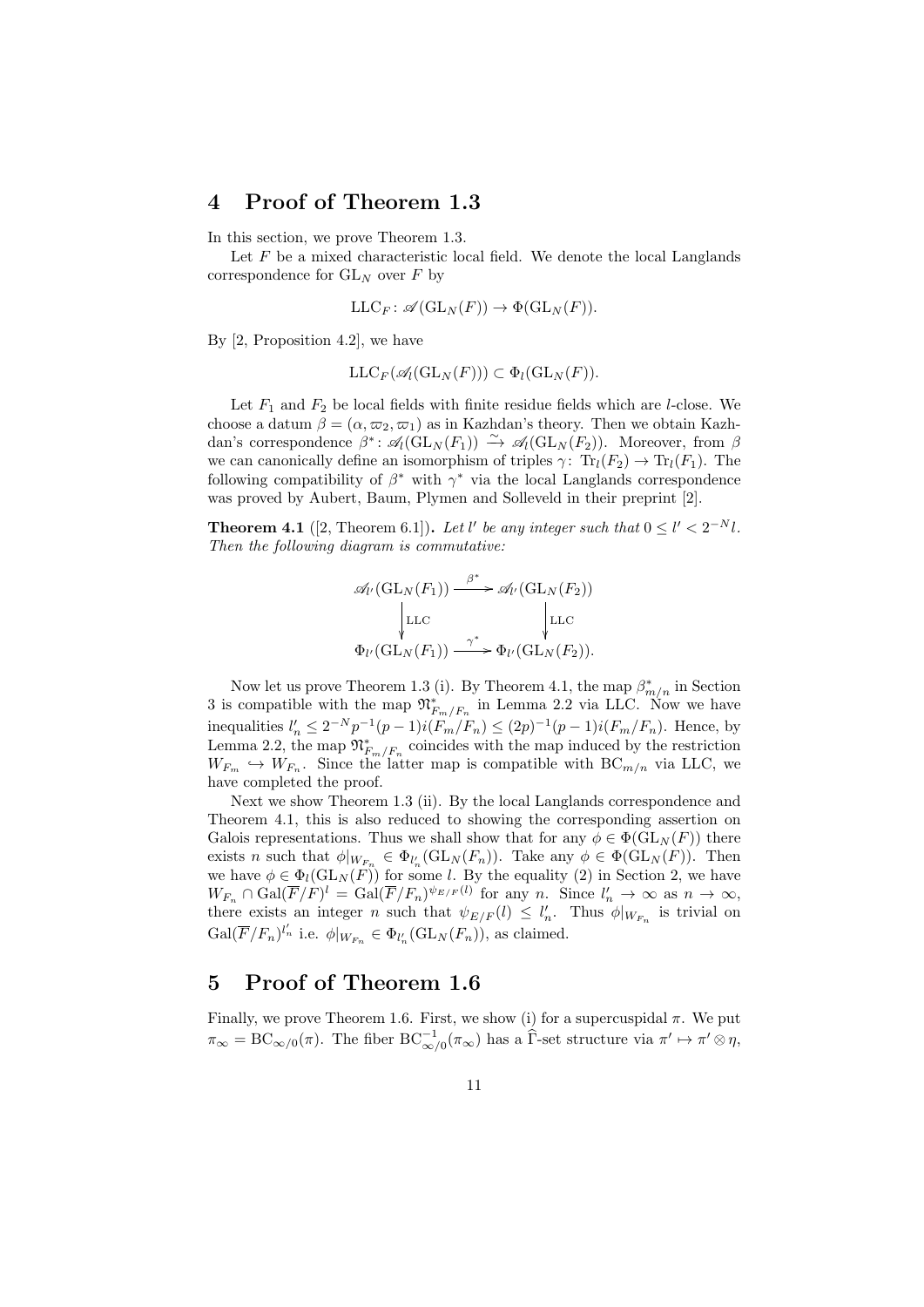where  $\pi' \in BC^{-1}_{\infty/0}(\pi_{\infty})$  and  $\eta \in \widehat{\Gamma}$ . We shall show that this action is simply transitive. The assumption  $(p, N) = 1$  shows that the  $\widehat{\Gamma}$ -action is simple. Let us prove the transitivity. We take any  $\pi' \in BC^{-1}_{\infty/0}(\pi_{\infty})$ . By Theorem 1.3 (ii), we can take an integer *n* such that both  $BC_{n/0}(\pi)$  and  $BC_{n/0}(\pi')$  belong to  $\mathscr{A}_{n}(\text{GL}_N(F_n))$ . Since  $BC_{\infty/0} = A_{\infty/n} \circ BC_{n/0}$  and  $A_{\infty/n}$  is injective, we have  $BC_{n/0}(\pi) = BC_{n/0}(\pi')$ . It suffices to show that there exists a smooth character  $\eta: F^{\times} \to \mathbb{C}^{\times}$  which factors through  $F^{\times}/N_{F_n/F}(F_n^{\times})$  such that  $\pi' \simeq \pi \otimes \eta$ . We show this by induction on *n*. The case  $n = 1$  is [1, Chapter 1, Proposition 6.7]. We assume that the assertion holds for  $n-1$ . By the case  $n=1$ , we can find a smooth character  $\eta_1: F_{n-1}^{\times} \to \mathbb{C}^{\times}$  which factors through  $F_{n-1}^{\times}/N_{F_n/F_{n-1}}(F_n^{\times})$ and satisfies  $BC_{n-1/0}(\pi') \simeq BC_{n-1/0}(\pi) \otimes \eta_1$ . Let  $\omega_{\pi}$  (resp.  $\omega_{\pi'}$ ) denote the central character of  $\pi$  (resp.  $\pi'$ ). Then we have

$$
\omega_{\pi'} \circ N_{F_{n-1}/F} = (\omega_{\pi} \circ N_{F_{n-1}/F})\eta_1^N.
$$

Thus we obtain

$$
\eta_1^N = (\omega_{\pi'} \omega_{\pi}^{-1}) \circ N_{F_{n-1}/F}.
$$

By the assumption that  $(p, N) = 1$ , we find a character  $\eta'_1$  on  $F^\times$  such that

$$
\eta_1=\eta_1'\circ N_{F_{n-1}/F}.
$$

Hence we have  $BC_{n-1/0}(\pi') \simeq BC_{n-1/0}(\pi \otimes \eta'_1)$  and by the induction hypothesis there exists a smooth character  $\eta_{n-1}$  on  $F^{\times}$  which is trivial on  $N_{F_{n-1}/F}(F^{\times}_{n-1})$ and satisfies  $\pi' \simeq \pi \otimes (\eta'_1 \eta_{n-1})$ . Then  $\eta = \eta'_1 \eta_{n-1}$  is the requested character.

Taking central character maps  $\pi \otimes \eta$  to the character  $\omega_{\pi} \eta^{N}$ . By the assumption  $(p, N) = 1$ , this gives a bijection  $BC^{-1}_{\infty/0}(\pi_{\infty}) \to BC^{-1}_{\infty/0}(\omega_{\infty})$ .

Now we show (i) for any essentially square-integrable  $\pi$ . Then there exist a unique divisor *m* of *N* and a unique supercuspidal representation  $\sigma \in$  $\mathscr{A}(\mathrm{GL}_{N/m}(F))$  such that  $\pi$  is equivalent to the unique irreducible quotient  $St_m(\sigma)$  of

n-Ind<sub>P(N/m,...,N/m)</sub>
$$
(\sigma \otimes |\det|^{(1-m)/2} \boxtimes ... \boxtimes \sigma \otimes |\det|^{(m-1)/2})
$$

([21, Theorem 9.3]). We put  $\sigma_{\infty} = BC_{\infty/0}(\sigma)$ . Let us show that the map

$$
\text{BC}_{\infty/0}^{-1}(\sigma_{\infty}) \rightarrow \text{BC}_{\infty/0}^{-1}(\pi_{\infty})
$$

$$
\sigma' \rightarrow \text{St}_{m}(\sigma')
$$

is bijective. Its well-definedness follows from  $[1, \text{ Lemma } 6.12], [3, \text{Theorem}]$ 2.17 (c)] and [14, Proposition A.4.1]. Its injectivity follows from the uniqueness of the expression  $\text{St}_m(\sigma')$ . We show its surjectivity. Take any  $\pi' \in \text{BC}_{\infty/0}^{-1}(\pi_{\infty})$ . Then by [3, Théorème 2.17 (c)] and [14, Proposition A.4.1], we have  $BC_{n/0}(\pi') =$  $\text{St}_{m}(\text{BC}_{n/0}(\sigma))$  for some *n*. Since  $\pi'$  is essentially square-integrable, there exists a divisor *m'* of *N* and a supercuspidal representation  $\sigma' \in \mathcal{A}(\mathrm{GL}_{N/m'}(F))$ such that  $\pi' = \text{St}_{m'}(\sigma')$ . The assumption  $(p, N) = 1$  and [1, Lemma 6.12]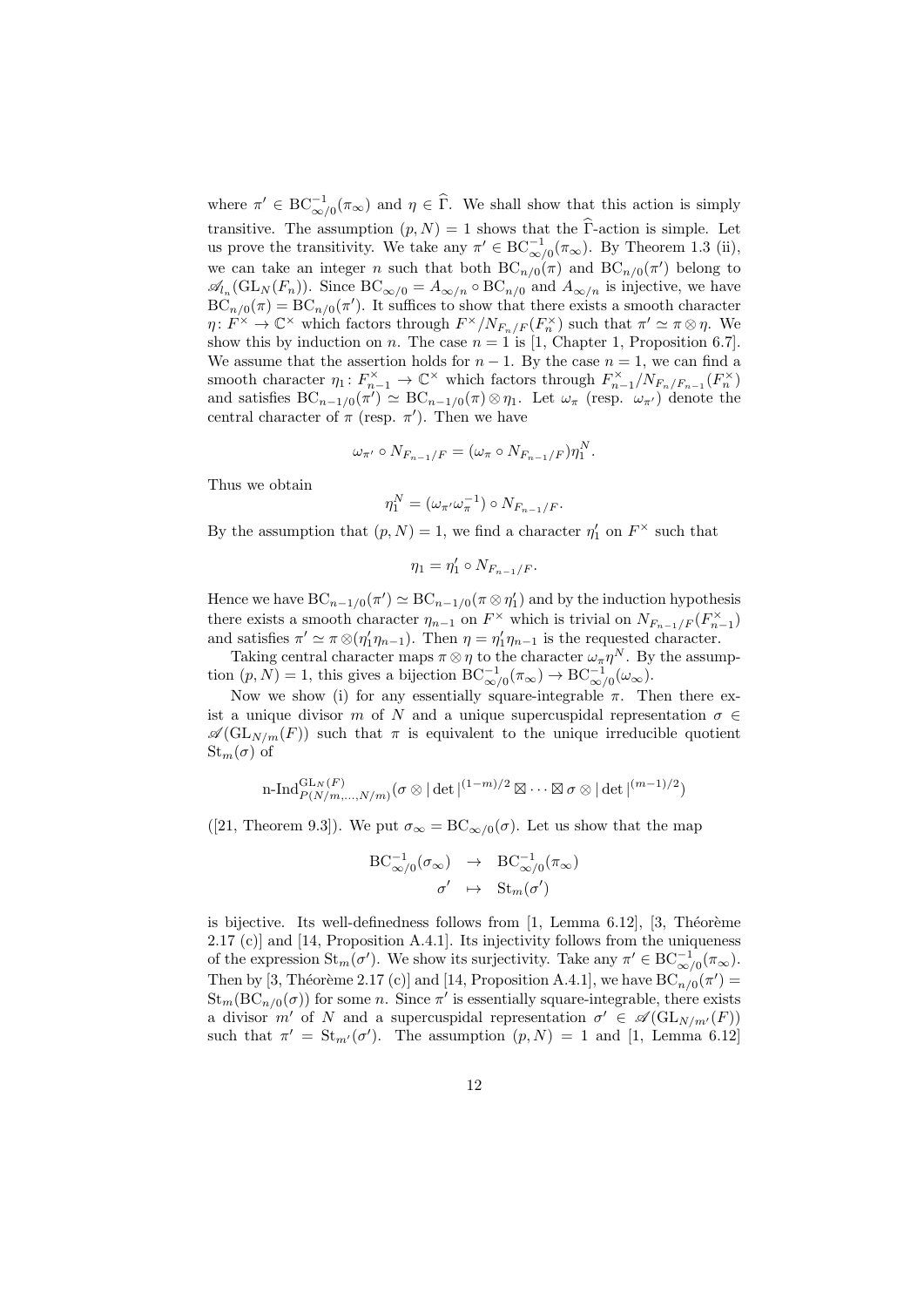show that  $BC_{n/0}(\pi') = St_{m'}(BC_{n/0}(\sigma'))$ . Hence we have  $m' = m$  and  $\sigma' \in$  $\mathrm{BC}_{n/0}^{-1}(\mathrm{BC}_{n/0}(\sigma)) \subset \mathrm{BC}_{\infty/0}^{-1}(\sigma_{\infty})$ . Therefore the surjectivity follows, as claimed.

The statement (ii) follows from the uniqueness of the Langlands sum and the fact that the functor  $A_{\infty/n}$  preserves the Langlands sum ([14, Proposition A.4.1]).

#### **6 Prospects for the future**

#### **6.1 Fundamental lemma: totally ramified case**

We would like to find a proof of Theorem 1.3 (i) within the automorphic side. Let F be a finite extension of  $\mathbb{Q}_p$  and F' a totally ramified cyclic extension of *F*. Take an integer  $l \leq p^{-1}(p-1)i(F'/F)$  and  $\pi \in \mathcal{A}_l(\mathrm{GL}_N(F))$ . Then our problem is to prove

$$
A_{F'/F}(\pi) = \mathrm{BC}_{F'/F}(\pi) \tag{4}
$$

without using LLC. Here we recall that  $A_{F'/F}: \mathscr{A}_l(\mathrm{GL}_N(F)) \xrightarrow{\sim} \mathscr{A}_l(\mathrm{GL}_N(F'))$ is the bijection coming from the C-algebra isomorphism

$$
\mathfrak{N} \colon \mathscr{H}_l(\mathrm{GL}_N(F)) \xrightarrow{\sim} \mathscr{H}_l(\mathrm{GL}_N(F'))
$$

induced by the norm map  $N_{F'/F}: (F')^{\times} \to F^{\times}$ . Put  $\Pi = BC_{F'/F}(\pi)$ . Then the equality (4) is equivalent to saying

$$
\operatorname{Tr} \pi(f) = \operatorname{Tr} \Pi(\mathfrak{N}^* f) \tag{5}
$$

for any  $f \in \mathscr{H}_l(\mathrm{GL}_N(F))$ .

Now we recall the Shintani character relation with respect to  $BC_{F'/F}$  ([1, Chapter 1, Definition 6.1]). By Harish-Chandra's theorem [12], the distribution

$$
C_c^{\infty}(\mathrm{GL}_N(F)) \to \mathbb{C} : f \mapsto \mathrm{Tr}\,\pi(f)
$$

is given by a locally integrable function  $\Theta_{\pi}$  on  $GL_N(F)$ , which is locally constant on the regular locus  $GL_N(F)$ <sup>reg</sup>. By Clozel's theorem [8], which is an extension of Harish-Chandra's theorem to non-connected algebraic groups, the distribution

$$
C_c^{\infty}(\mathrm{GL}_N(F')) \to \mathbb{C} : f' \mapsto \mathrm{Tr}(\Pi(f') \circ I_{\sigma})
$$

is also given by a locally integrable function  $\Theta_{\Pi,\sigma}$  on  $GL_N(F')$ , which is locally constant on the *σ*-regular locus  $GL_N(F')^{\sigma\text{-reg}}$ . Here  $I_\sigma: \Pi^\sigma \to \Pi$  is a  $GL_N(F')$ equivariant homomorphism normalized suitably (see for example [1, Chapter 1, *§*2]).

The Shintani character relation is an identity of  $\Theta_{\pi}$  and  $\Theta_{\Pi,\sigma}$ . To state it, we need the norm map  $N$ , which maps  $\sigma$ -conjugacy classes in  $GL(F')$  to conjugacy classes in  $GL(F)$ . For  $g' \in GL_N(F')$ , the element

$$
g'\sigma(g')\cdots\sigma^{[F':F]-1}(g')\in\operatorname{GL}_N(F')
$$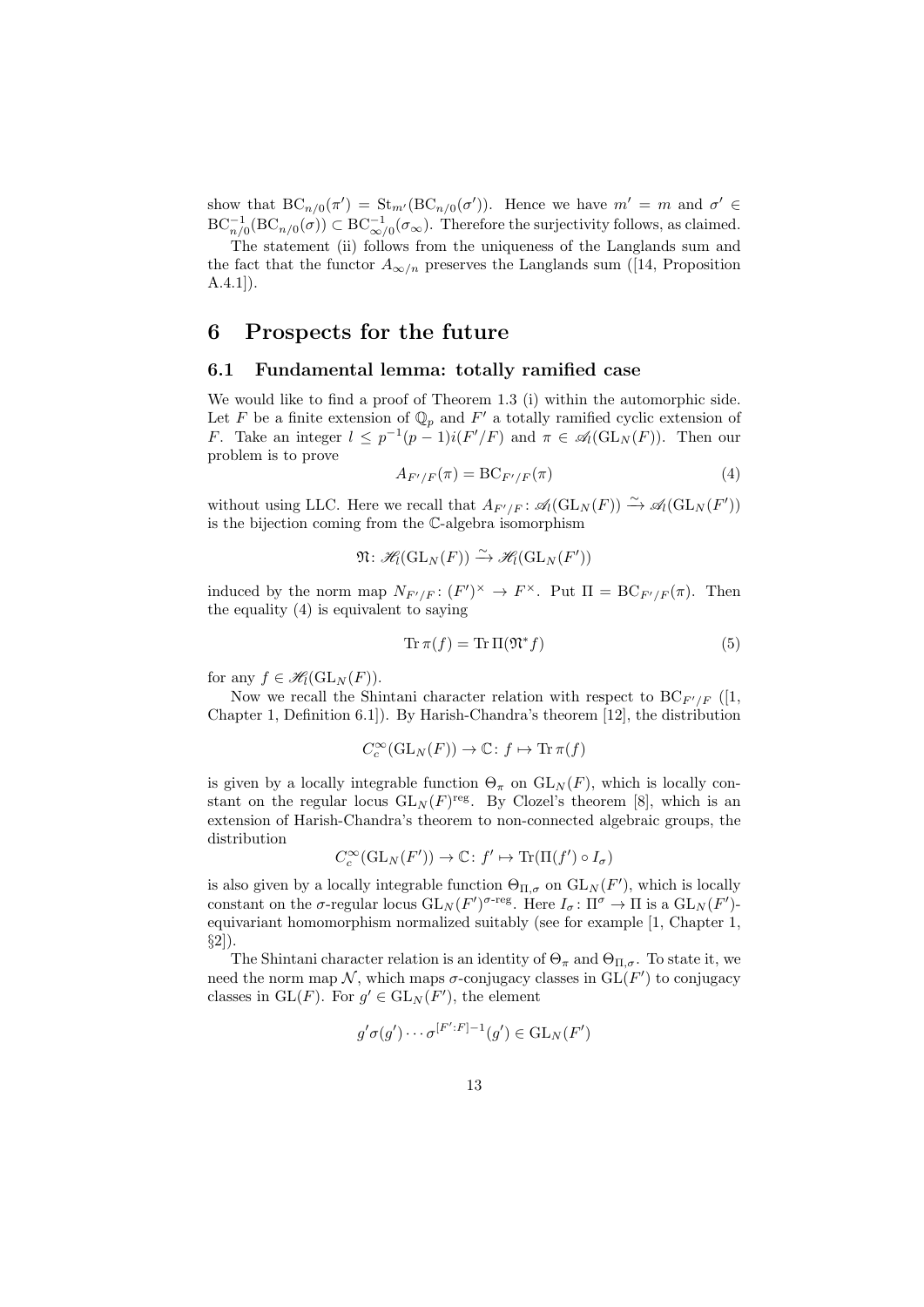is conjugate to an element  $g \in GL_N(F)$ , which is unique upto  $GL_N(F)$ -conjugation. We denote the  $GL_N(F)$ -conjugacy class of *g* by  $\mathcal{N}g'$ . We call *g* a norm of *g*'. The Shintani character relation is as follows: For any  $g' \in GL<sub>N</sub>(F')$  such that  $\mathcal{N}(q)$  is regular,

$$
\Theta_{\Pi,\sigma}(g) = \Theta_{\pi}(\mathcal{N}g'). \tag{6}
$$

Our aim is to deduce the equality (5) from (6). For this, we shall recall the notion of orbital integrals. Choose Haar measures  $dg$  of  $GL_N(F)$  and  $dg'$ of  $GL_N(F')$  such that the volumes of  $GL_N(\mathcal{O}_F)$  and  $GL_N(\mathcal{O}_{F'})$  are both equal to 1. Let  $\tau \in GL_N(F)$ ,  $\tau' \in GL_N(F')$  and suppose that  $\mathcal{N}\tau'$  is the  $GL_N(F)$ conjugacy class of  $\tau$ . Then the  $\sigma$ -centralizer  $GL_{N,\tau',\sigma}$  of  $\tau'$  is an inner form of the centralizer  $GL_{N,\tau}$  of  $\tau$ . Hence we can choose Haar measures dt of  $GL_{N,\tau}(F)$  and *dt'* of  $GL_{N,\tau',\sigma}(F)$  such that *dt* and *dt'* are compatible. For  $f \in C_c^{\infty}(\mathrm{GL}_N(F))$ and  $f' \in C_c^{\infty}(\mathrm{GL}_N(F'))$ , we define the orbital integral

$$
\Phi_f(\tau) = \int_{\operatorname{GL}_{N,\tau}(F)\backslash \operatorname{GL}_N(F)} f(g^{-1}\tau g) \frac{dg}{dt}
$$

and the twisted orbital integral

$$
\Phi_{f',\sigma}(\tau') = \int_{\mathrm{GL}_{N,\tau',\sigma}(F)\backslash \mathrm{GL}_N(F')} f'(g'^{-1}\tau'\sigma(g'))\frac{dg'}{dt'}.
$$

Let  $T$  denote the algebraic subgroup of  $GL_N$  consisting of diagonal matrices. Applying Weyl's integral formula to the left-hand side of (5), we obtain

$$
\begin{split} \mathrm{Tr}\, \pi(f) =& \int_{\mathrm{GL}_N(F)} f(g) \Theta_\pi(g) dg \\ =& \frac{1}{\# W(\mathrm{GL}_N, T)} \int_{T(F)} |D_{\mathrm{GL}_N}(t)| \int_{T(F) \backslash \mathrm{GL}_N(F)} f(g^{-1}tg) \frac{dg}{dt} dt \\ =& \frac{1}{N!} \int_{T(F)} |D_{\mathrm{GL}_N}(t)| \Theta_\pi(t) \Phi_f(t) dt. \end{split}
$$

On the other hand, calculation similar to [1, p.93] shows

Tr 
$$
\Pi(\mathfrak{N}^* f)
$$
  
\n= Tr $(\Pi(\mathfrak{N}^* f) \circ I_{\sigma})$   
\n=  $\int_{GL_N(F)} (\mathfrak{N}^* f)(g') \Phi_{\Pi, \sigma}(g') dg'$   
\n=  $\frac{1}{\# W(GL_N, T)} \int_{T(F')^{1-\sigma} \backslash T(F')} |D_{\mathrm{GL}_N}(\mathcal{N}(t'))| \Theta_{\Pi, \sigma}(t') \Phi_{\mathfrak{N}^* f, \sigma}(t') dt'.$ 

Here,  $T(F')^{1-\sigma} = \{t'\sigma(t'^{-1}) \mid t' \in T(F')\}$ . Remark that, if t' is not  $\sigma$ -regular, then  $D_{\mathrm{GL}_N}(\mathcal{N}(t'))=0$ . Hence by the equality (6), we can rewrite the right-hand side of (5) as

$$
\frac{1}{N!} \int_{T(F')^{1-\sigma} \backslash T(F')} |D_{\mathrm{GL}_N}(\mathcal{N}(t'))| \Theta_{\pi}(\mathcal{N}t') \Phi_{\mathfrak{N}^*f,\sigma}(t') dt'.
$$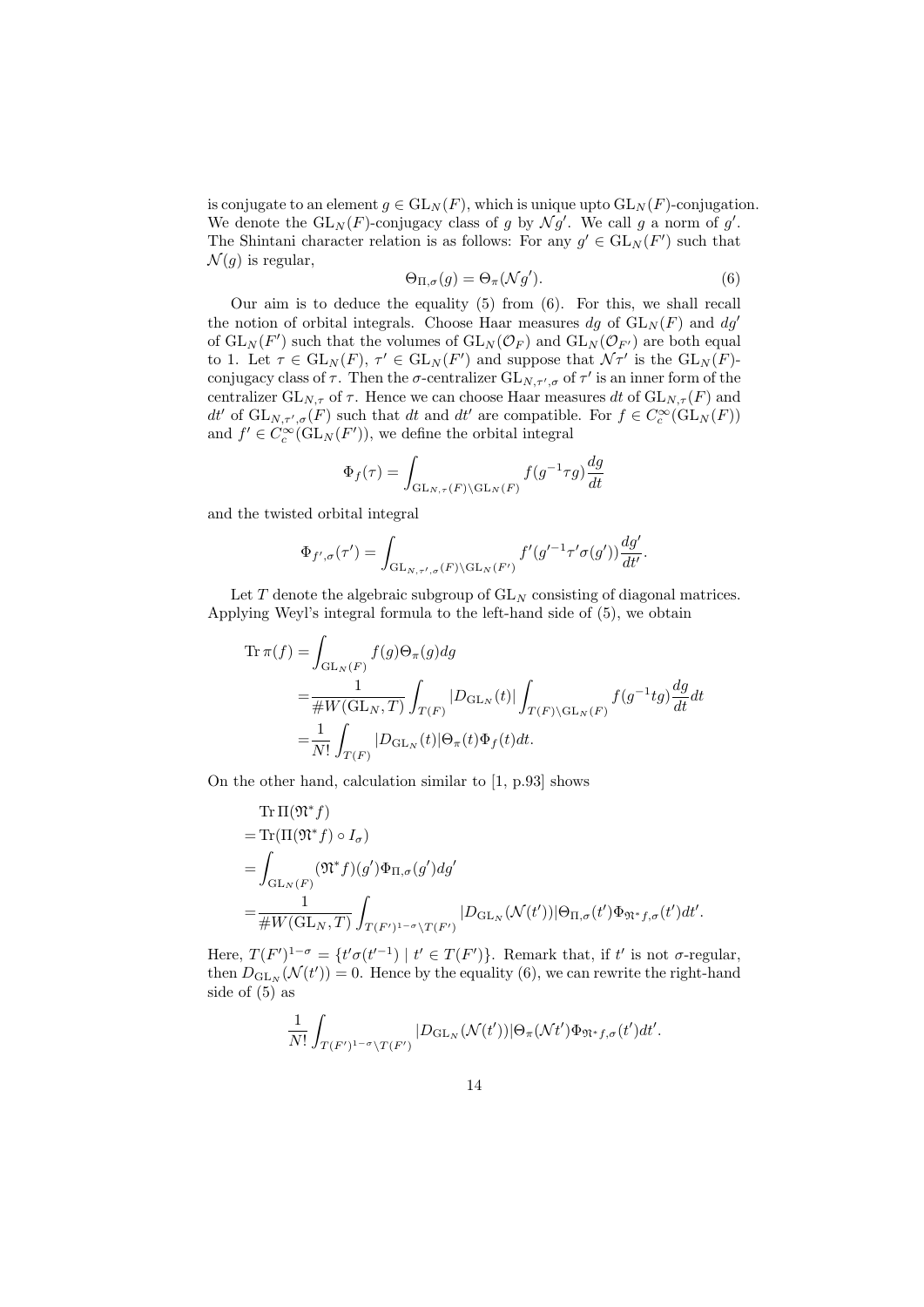Since  $T$  is commutative, the map  $\mathcal N$  is given by the group homomorphism

$$
T(F') \to T(F) : t' \mapsto t'\sigma(t') \cdots \sigma^{[F':F]-1}(t'),
$$

whose kernel is  $T(E)^{1-\sigma}$ . Therefore the equality (5) is reduced to the following:

**Conjecture 6.1.** *For any*  $t \in T(F)$  *and*  $f \in \mathcal{H}_l(\mathrm{GL}_N(F))$ *,* 

$$
\Phi_f(t) = \begin{cases} \Phi_{\mathfrak{N}^*f,\sigma}(t') & \text{if } t \text{ is a norm of some } t', \\ 0 & \text{otherwise.} \end{cases}
$$

Such a statement is called *a fundamental lemma* or *a matching problem*. If the field extension is unramified, then such a statement was proved by Arthur-Clozel for  $GL_N$  [1, Chapter 1, §4] and by Clozel for any unramified connected reductive group over *F* [9]. For the unit elements of the Hecke algebras, a proof was earlier given by Kottwitz [16]. However in present the extension *F ′/F* is totally ramified, and the author does not know whether Conjecture 6.1 have been proved or not even for the unit elements of  $\mathscr{H}_l(\mathrm{GL}_N(F))$  and  $\mathscr{H}_l(\mathrm{GL}_N(F'))$ .

#### **6.2 Effective LLC**

We try to apply  $BC_{\infty/0}$  to the problem so-called the effecive local Langlands correspondence. Its aim is to describe LLC in terms of Bushnell-Kutzko's theory [7], which classifies  $\mathscr{A}(\mathrm{GL}_N(F))$  by using data called "types". We would like to overview a part of Bushnell-Henniart's work on the effective LLC [6] and present some questions, which should be first considered when we analyze the effective LLC by using  $BC_{\infty/0}$ .

Here we only deal with supercuspidal representations of  $GL<sub>N</sub>(F)$ . We denote the subset of  $\mathscr{A}(\mathrm{GL}_N(F))$  consisting of supercuspidal representations by  $\mathscr{A}^0(\text{GL}_N(F))$ . The image  $\text{LLC}_F(\mathscr{A}^0(\text{GL}_N(F)))$  consists of  $\phi \in \Phi(\text{GL}_N(F))$ such that  $\phi|_{W_F}$  is irreducible and  $\phi|_{SL_2(\mathbb{C})}$  is trivial. Hence we can identify it with the set of isomorphism classes of  $N$ -dimensional smooth irreducible representations of  $W_F$ , which is denoted by  $\mathscr{G}_N^0(F)$ . We put  $\mathscr{G}_N^0(F) = \cup_N \mathscr{G}_N^0(F)$ . For  $\sigma \in \mathscr{G}(F)$ , we write <sup>L</sup> $\sigma$  for LLC<sup>-1</sup> $(\sigma)$ .

Let  $P_F$  be the wild inertia subgroup of  $W_F$  and  $\widehat{P_F}$  the set of smooth irreducible representations of  $P_F$  over  $\mathbb{C}$ . Then  $W_F$  acts on  $P_F$  by conjugation. We recall Bushnell-Henniart's partition of  $\mathscr{G}^0(F)$  by using pairs  $(m, \mathcal{O})$ , where *m* is a positive integer and  $\mathcal O$  is an element of  $W_F \backslash \widehat{P_F}$ . We define  $\mathscr G_m^0(F, \mathcal O)$  as the subset of  $\mathscr{G}^0(F)$  consisting of  $\sigma$  such that

$$
\dim_{\mathbb{C}} \operatorname{Hom}_{P_F}(\alpha, \sigma) = m
$$

for some  $\alpha \in \mathcal{O}$ . Remark that the above definition is independent of the choice of  $\alpha$  and  $\mathscr{G}_{m}^{0}(F,\mathcal{O})$  is a subset of  $\mathscr{G}_{m[Z_F(\alpha):F] \dim \alpha}^{0}(F)$ , not of  $\mathscr{G}_{m}^{0}(F)$  in general. Here  $Z_F(\alpha)$  is a finite tamely ramified extension of *F* defined as follows: Consider

$$
N_F(\alpha) = \{ g \in W_F \mid \alpha^g \simeq \alpha \}.
$$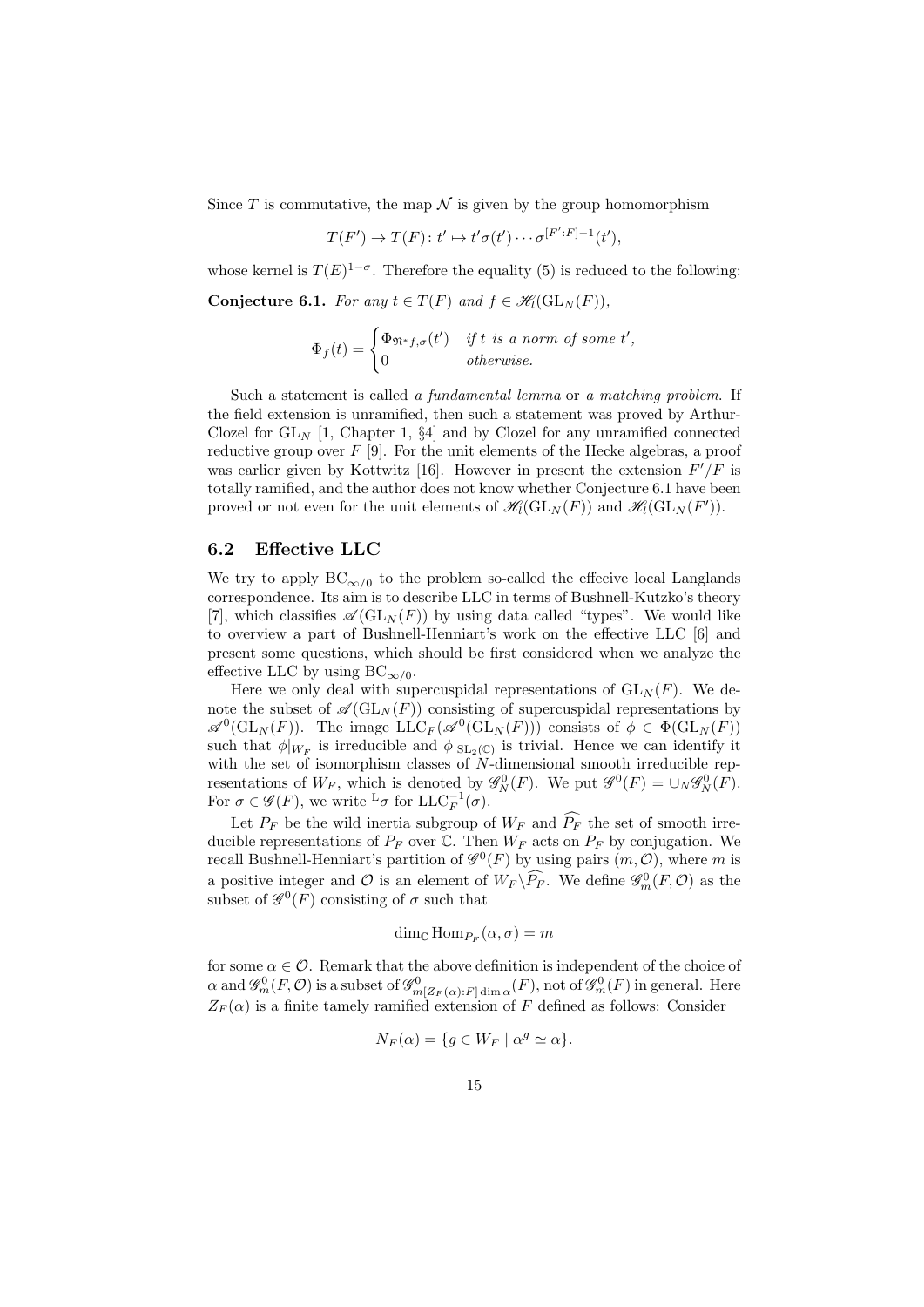Then there exists a finite tamely ramified extension of *F* whose Weil group equals  $N_F(\alpha)$ . We denote the field by  $Z_F(\alpha)$  and call the *F*-centralizer field of *α*. We note that the *F*-isomorphism class of  $Z_F(\alpha)$  depends only on *O* and is independent of the choice of *α*. We denote by  $r_F^1(\sigma)$  a unique element of  $W_F \backslash \widehat{P_F}$ such that  $\sigma \in \mathscr{G}_m^0(F, r_F^1(\sigma))$ .

We put  $\mathscr{A}^0(F) = \bigcup_N \mathscr{A}^0(\mathrm{GL}_N(F))$ . In parallel with the Galois side, we also have a similar partition of  $\mathscr{A}^0(F)$  by using Bushnell-Kutzko theory. We consider a simple stratum of the form  $[\mathfrak{A}, l, 0, \beta]$ . Thus  $\mathfrak{A}$  is a hereditary  $\mathcal{O}_F$ . order in  $M_N(F)$  and  $\beta$  is an element of  $\mathfrak{P}^{-l}$ , where  $\mathfrak{P}$  is the Jacobson radical of **21.** Then we can define a compact open subgroup  $H^1(\beta, \mathfrak{A})$  of  $1 + \mathfrak{P}$  and a set of characters of  $H^1(\beta, \mathfrak{A})$ , which are called simple characters. In [5], Bushnell-Henniart defined an equivalence relation on the set of the all simple characters varying **2** and *β*, which they called the endo-equivalence. For any *π* ∈  $\mathscr{A}^0(F)$ , there exists an m-simple character  $\theta_{\pi}$  contained in  $\pi$ . Here, a simple character  $\theta$ is said to be m-simple if  $\mathfrak A$  is maximal among hereditary orders which are stable under the conjugation of  $F[\beta]^\times$ . Then the endo-equivalence class of  $\theta_\pi$  depends only on  $\pi$ . We denote it by  $\vartheta(\pi)$ .

Now we shall recall main theorems of Bushnell-Henniart's work. Let  $\mathcal{E}(F)$ denote the set of endo-equivalence classes of simple characters of *F*.

**Theorem 6.2** ([6, Ramification Theorem])**.** *There exists a unique bijection*

$$
\Phi_F\colon W_F\backslash\widehat{P_F}\xrightarrow{\sim}\mathcal E(F)
$$

*such that*  $\vartheta^{L} \sigma$  =  $\Phi_F(r_F^1(\sigma))$  *for all*  $\sigma \in \mathscr{G}^0(F)$ *.* 

As in the Galois side, for any endo-equivalence class  $\Theta$ , we can define a finite tamely ramified extension  $T/F$  such that the tame lift  $\Theta_T$  [5, §9] is totally ramified and  $T/F$  is minimal among such finite tamely ramified extensions. The *T* is called the tame parameter field of Θ.

**Theorem 6.3** ([6, Tame Parameter Theorem]). For  $\alpha \in \widehat{P_F}$ , we denote the *W<sub>F</sub>* -*conjugacy class of*  $\alpha$  *by*  $\mathcal{O}(\alpha)$ *.* 

- *(i)* The F-centralizer field  $Z_F(\alpha)$  is F-isomorphic to the tame parameter field  $of$   $\Phi_F(\mathcal{O}(\alpha)).$
- (ii) *For each integer*  $m \leq 1$  *and each*  $\mathcal{O} \in W_F \backslash \widehat{P_F}$ , the local Langlands corre*spondence for F induces a bijection*

$$
\mathscr{G}^0_m(F,\mathcal{O}) \xrightarrow{\sim} \mathscr{A}^0_m(F,\Phi_F(\mathcal{O})).
$$

Now we fix a positive integer *m* and  $\alpha \in \widehat{P_F}$ . Bushnell-Henniart constructed a bijection

$$
\mathscr{G}^0_m(F,\mathcal{O}(\alpha)) \xrightarrow{\sim} \mathscr{A}^0_m(F,\Phi_F(\mathcal{O}(\alpha)))\colon \sigma \mapsto^N \sigma,
$$

which is constructed by using Bushnell-Kutzko's classification and have effective description modulo the totally wildly ramified case. Moreover they studied the gap of  ${}^{\mathbf{L}}\sigma$  and  ${}^{\mathbf{N}}\sigma$ :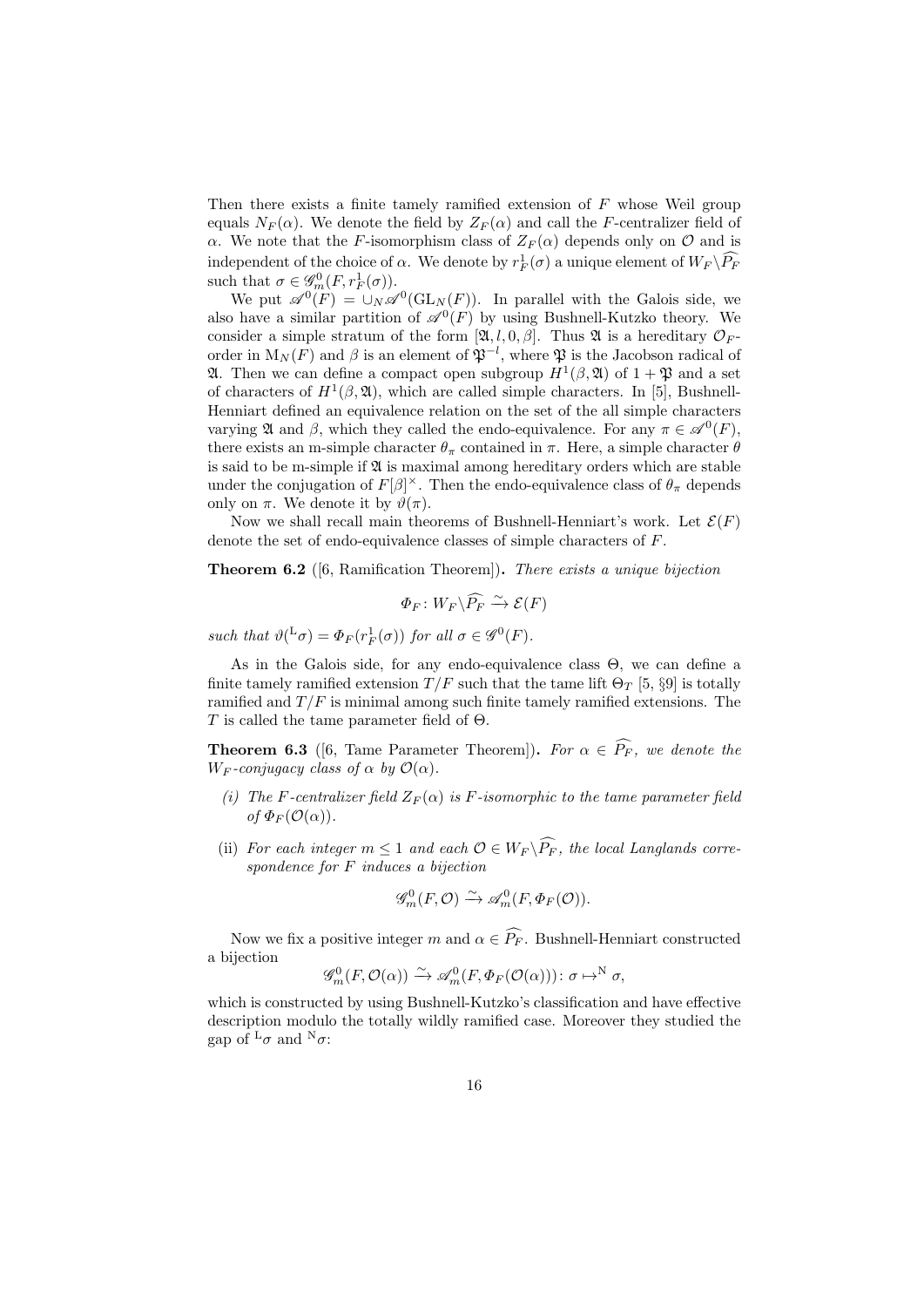**Theorem 6.4** ([6, Comparison Theorem]). We put  $C = Z_F(\alpha)$  and  $\Phi_C(\alpha) =$  $\Phi_C(\mathcal{O}(\alpha))$ *. There exists an tamely ramified character*  $\mu = \mu_{m,\mathcal{O}(\alpha)}^F$  *of*  $C^{\times}$  *depending only on F, m and*  $\mathcal{O}(\alpha)$  *such that, for any*  $\sigma \in \mathscr{G}_m^0(F, \mathcal{O}(\alpha))$ *,* 

$$
L_{\sigma} = \mu \odot_{\Phi_C(\alpha)} {}^{\rm N} \sigma.
$$

*Moreover the character*  $\mu$  *is uniquely determined modulo*  $X_0(C)_m$ *.* 

Here  $X_0(C)_m$  is the group of unramified characters of  $C^{\times}$  such that  $\chi^m = 1$ . For the definition of "the twist  $\mu \odot_{\Phi_C(\alpha)} \bullet$ ", see [6, Chapter 4]. We call  $\mu$  the discrepancy character.

Now let  $E/F$  be a totally ramified  $\mathbb{Z}_p$ -extension. Then we obtain the norm field  $X(E/F)$ , which we denote by  $F_{\infty}$ . Then Bushnell-Henniart's theory can be also applied to  $F_\infty$ . Fix an integer  $m \leq 1$  and  $\mathcal{O} \in W_F \backslash \widehat{P_F}$ . We take

$$
\sigma\in\mathscr{G}^0_m(F,\mathcal{O})
$$

such that  $\sigma_{\infty} = \sigma|_{W_{F_{\infty}}}$  is also irreducible. Then there exist a positive integer  $m_{\infty}$  and  $\mathcal{O}_{\infty} \in W_{F_{\infty}} \backslash P_{F_{\infty}}$  such that

$$
\sigma_{\infty} \in \mathscr{G}_{m_{\infty}}^{0}(F_{\infty}, \mathcal{O}_{\infty}).
$$

**Question 6.5.** (i) Is BC*∞/*<sup>0</sup> (i) Is  $BC_{\infty/0}^N \sigma$  equal to  $^N \sigma_{\infty}$  ?

- (ii) We fix an *F*-centralizer (resp.  $F_\infty$ -centralizer) field *C* of  $\mathcal{O}$  (resp.  $C_\infty$  of  $\mathcal{O}_{\infty}$ ). Then we can construct the norm field *X*(*CE/C*) associated to the APF extension *CE/C*. Is it  $F_\infty$ -isomorphic to  $C_\infty$ ?
- (iii) If (ii) is true, then we can construct a homomorphism  $N_{C_{\infty}/C} : C_{\infty}^{\times} \to C^{\times}$ . Is the character  $N_{C_{\infty}/C} \circ \mu_{m,\mathcal{O}}^F$  congruent to  $\mu_{m_{\infty},\mathcal{O}_{\infty}}^{F_{\infty}}$  modulo  $X_0(C_{\infty})_m$ ?

If these questions are solved affirmatively, then we can calculate the restriction of  $\mu_{m,\mathcal{O}}^F$  to  $N_{C_\infty/C}(C_\infty^\times)$  by using  $\mu_{m_\infty,\mathcal{O}_\infty}^{F_\infty}$ . In addition, Bushnell-Henniart give a behavior of  $\mu_{m,\mathcal{O}}^F$  on the unit group of *C*. Hence we can transfer the study of the discrepancy character for mixed characteristic to that for equal characteristic.

# **Acknowledgments**

The author would like to thank his supervisor Professor Yuichiro Taguchi for suggesting the problem and giving many stimulating comments. He is grateful to Professor Yoichi Mieda for useful discussion, in particular pointing out the importance of Theorem 1.3 (i). He would also like to express his gratitude to Professor Noriyuki Abe, who suggest me that Conjecture 6.1 might yield Theorem 1.3.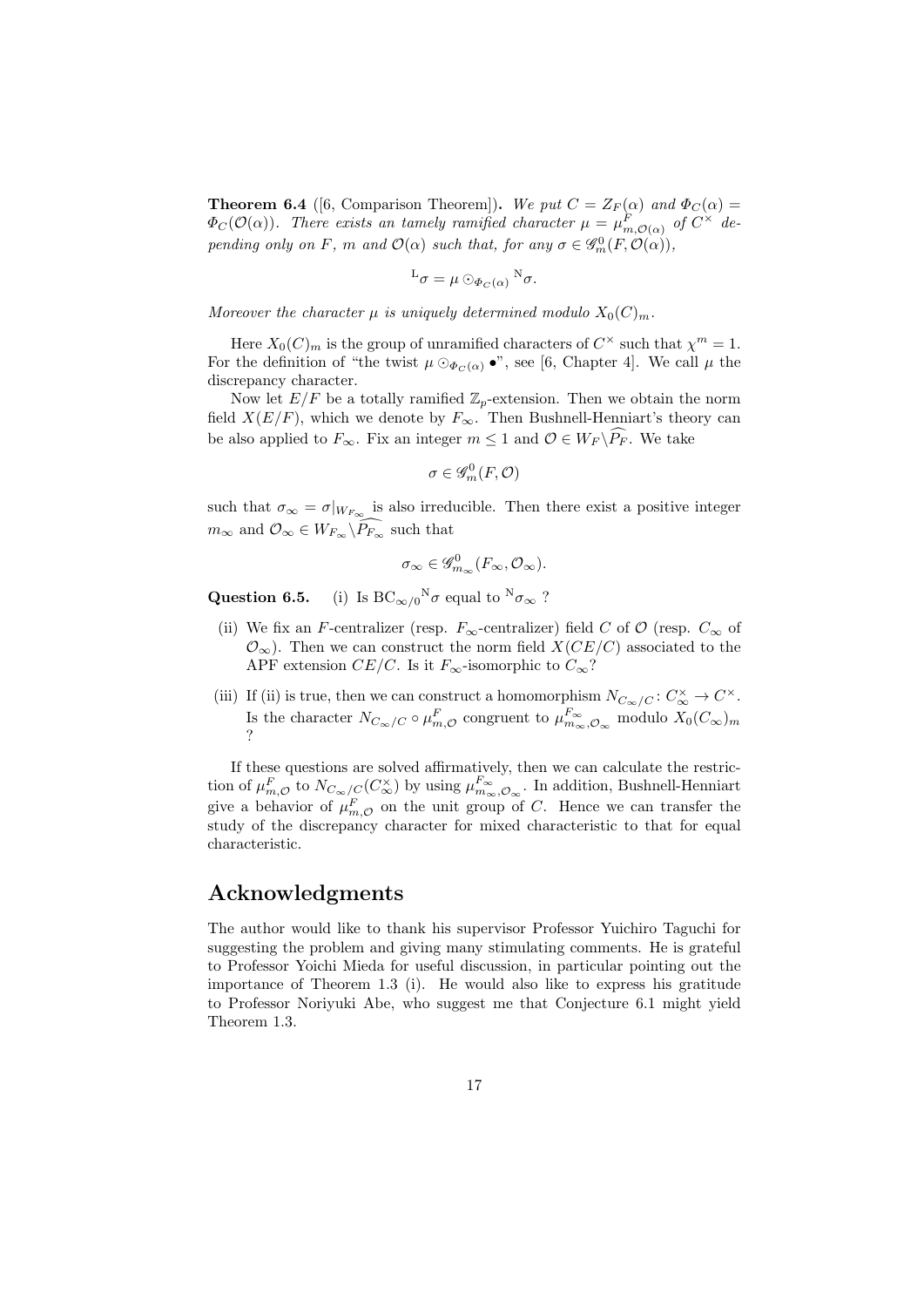# **References**

- [1] J. Arthur, L. Clozel, *Simple algebras, base change, and the advanced theory of the trace formula*, Ann. of Math. Stud. **120** (1989).
- [2] A. M. Aubert, P. Baum, R. Plymen, M. Solleveld, *The local Langlands correspondence for inner forms of*  $SL_n$ , preprint (available at arXiv:1305.2638v3).
- [3] A. I. Badulescu, *Corresondance de Jacquet-Langlands pour les corps locaux de caractéristique non nulle*, Ann. Scient. Éc. Norm. Sup. 4<sup>e</sup> série, **35** (2002), 695–747.
- [4] J. N. Bernstein, *Le "centre" de Bernstein*, Representations of reductive groups over a local field (edited by P. Deligne), Travaux en Cours, 1–32 (Hermann, Paris, 1984).
- [5] C. J. Bushnell, G. Henniart, *Local tame lifting for* GL(*N*)*. I: Simple characters*, Publ. Math. de l'I.H.E.S., ´ **83** (1996), 105–233.
- [6] C. J. Bushnell, G. Henniart, *To an Effective Local Langlands Correspondence*, Mem. Amer. Math. Soc. **231** (2014) no. 1087.
- [7] C. J. Bushnell, P. C. Kutzko, *The admissible dual of* GL(*N*) *via compact open subgroups*, Ann. of Math. Stud. **129** (1993).
- [8] L. Clozel, *Characters of non-connected, reductive p-adic groups*, Can. J. Math. **39** (1987), 149–167.
- [9] L. Clozel, *The fundamental lemma for stable base change*, Duke Math. J. **61**, no. 1 (1990), 255–302.
- [10] P. Deligne, *Les corps locaux de caract´eristique p, limites de corps locaux de caractéristique* 0, Representations of reductive groups over a local field (edited by P. Deligne), Travaux en Cours, 119–157 (Hermann, Paris, 1984).
- [11] R. Ganapathy, *The local Langlands correspondence for*  $GSp<sub>4</sub>$  *over local function fields*, preprint (available at arXiv:1305.6088v2).
- [12] Harish-Chandra, *Admissible invariant distributions on reductive p-adic groups*, Queen's Papers in Pure and Applied Math. **48** (1978), 281–347.
- [13] M. Harris, R. Taylor, *The geometry and cohomology of some simple Shimura varieties*, Ann. of Math. Stud. **151** (2001), Princeton Univ. Press.
- [14] G. Henniart, B. Lemaire, *Intégrales orbitales tordues sur*  $GL(n, F)$  *et corps locaux proches: applications*, Canad. J. Math. **58** (6) (2006), 1229– 1267.